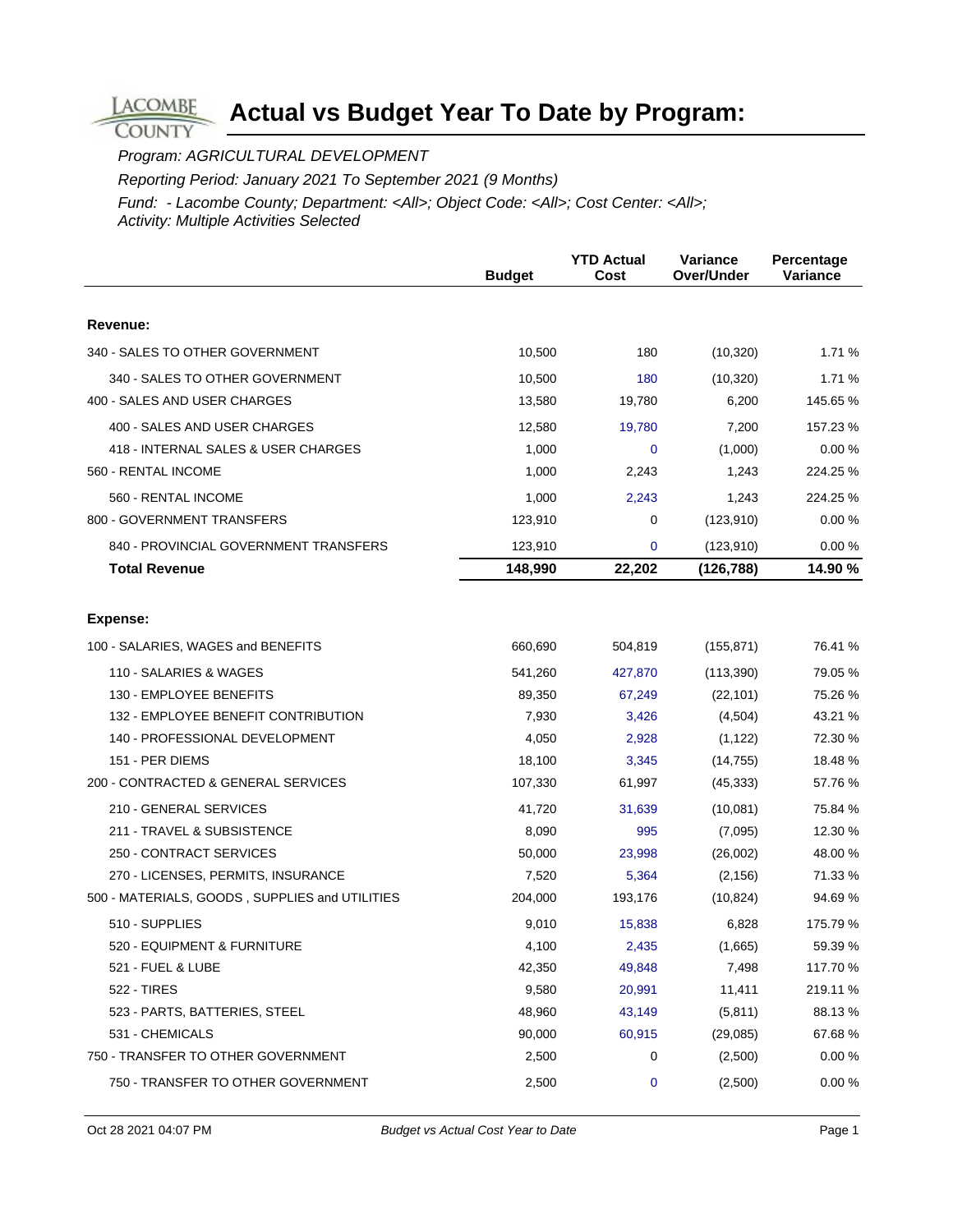Program: AGRICULTURAL DEVELOPMENT

**LACOMBE COUNTY** 

Reporting Period: January 2021 To September 2021 (9 Months)

|                                                | <b>Budget</b> | <b>YTD Actual</b><br>Cost | Variance<br>Over/Under | Percentage<br>Variance |
|------------------------------------------------|---------------|---------------------------|------------------------|------------------------|
| 760 - FINANCE TRANSACTIONS                     | 186.620       | 186.620                   | 0                      | 100.00 %               |
| 764 - TRANSFER TO RESERVES                     | 186.620       | 186,620                   | 0                      | 100.00 %               |
| 770 - TRANSFERS TO INDIVIDUALS & ORGANIZATIONS | 6.000         | 5.000                     | (1,000)                | 83.33 %                |
| 770 - PAYMENT TO ORGANIZATIONS                 | 6.000         | 5.000                     | (1,000)                | 83.33 %                |
| <b>Total Expense</b>                           | 1,167,140     | 951.612                   | (215, 528)             | 81.53 %                |
| <b>Net Total</b>                               | (1,018,150)   | (929, 410)                | 88,740                 | 91.28%                 |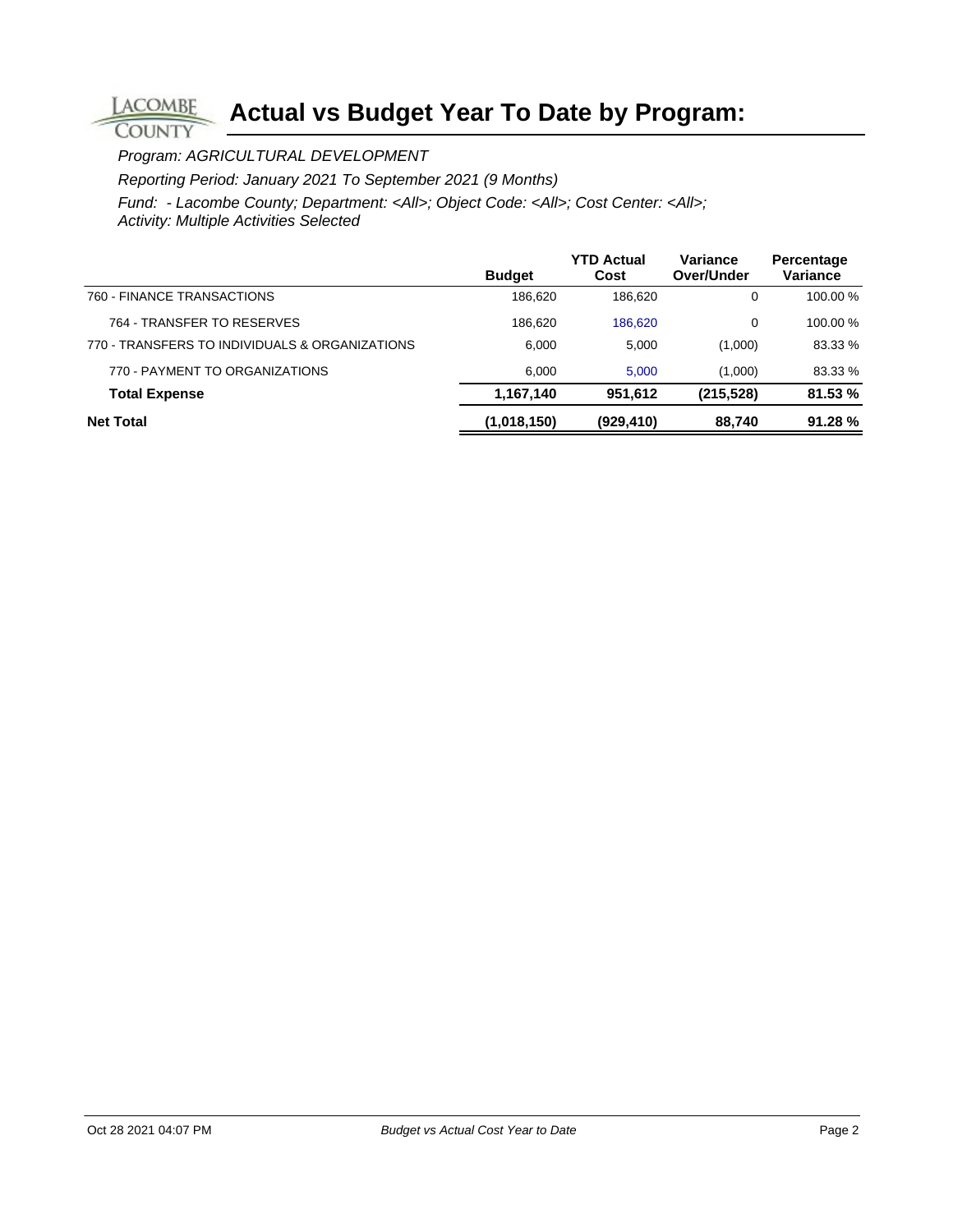### Program: ENVIRONMENTAL SERVICES

**LACOMBE COUNTY** 

Reporting Period: January 2021 To September 2021 (9 Months)

|                                                | <b>Budget</b> | <b>YTD Actual</b><br>Cost | Variance<br>Over/Under | Percentage<br>Variance |
|------------------------------------------------|---------------|---------------------------|------------------------|------------------------|
| Revenue:                                       |               |                           |                        |                        |
|                                                |               |                           |                        |                        |
| 400 - SALES AND USER CHARGES                   | 1,750         | 2,284                     | 534                    | 130.51 %               |
| 400 - SALES AND USER CHARGES                   | 1,750         | 2,284                     | 534                    | 130.51 %               |
| 590 - OTHER INCOME                             | 0             | 1,200                     | 1,200                  | 0.00%                  |
| 590 - OTHER INCOME                             | 0             | 1,200                     | 1,200                  | 0.00%                  |
| 800 - GOVERNMENT TRANSFERS                     | 60,000        | 0                         | (60,000)               | 0.00%                  |
| 840 - PROVINCIAL GOVERNMENT TRANSFERS          | 60,000        | 0                         | (60,000)               | 0.00%                  |
| <b>Total Revenue</b>                           | 61,750        | 3,484                     | (58, 266)              | 5.64 %                 |
|                                                |               |                           |                        |                        |
| Expense:                                       |               |                           |                        |                        |
| 100 - SALARIES, WAGES and BENEFITS             | 106,010       | 83,049                    | (22, 961)              | 78.34 %                |
| 110 - SALARIES & WAGES                         | 85,910        | 64,652                    | (21, 258)              | 75.26 %                |
| 130 - EMPLOYEE BENEFITS                        | 19,600        | 17,502                    | (2,098)                | 89.30 %                |
| 132 - EMPLOYEE BENEFIT CONTRIBUTION            | $\Omega$      | (5)                       | (5)                    | 0.00%                  |
| 140 - PROFESSIONAL DEVELOPMENT                 | 500           | 900                       | 400                    | 180.00%                |
| 200 - CONTRACTED & GENERAL SERVICES            | 4,500         | 3,577                     | (923)                  | 79.50 %                |
| 210 - GENERAL SERVICES                         | 1,250         | 1,072                     | (178)                  | 85.79 %                |
| 211 - TRAVEL & SUBSISTENCE                     | 750           | $\Omega$                  | (750)                  | 0.00%                  |
| 250 - CONTRACT SERVICES                        | 2,500         | 2,505                     | 5                      | 100.20%                |
| 500 - MATERIALS, GOODS, SUPPLIES and UTILITIES | 9,960         | 6,593                     | (3, 367)               | 66.20%                 |
| 510 - SUPPLIES                                 | 9,960         | 6,593                     | (3, 367)               | 66.20%                 |
| 770 - TRANSFERS TO INDIVIDUALS & ORGANIZATIONS | 1,500         | 0                         | (1,500)                | 0.00%                  |
| 770 - PAYMENT TO ORGANIZATIONS                 | 1,500         | 0                         | (1,500)                | 0.00%                  |
| <b>Total Expense</b>                           | 121,970       | 93,220                    | (28, 750)              | 76.43 %                |
| <b>Net Total</b>                               | (60, 220)     | (89, 736)                 | (29, 516)              | 149.01%                |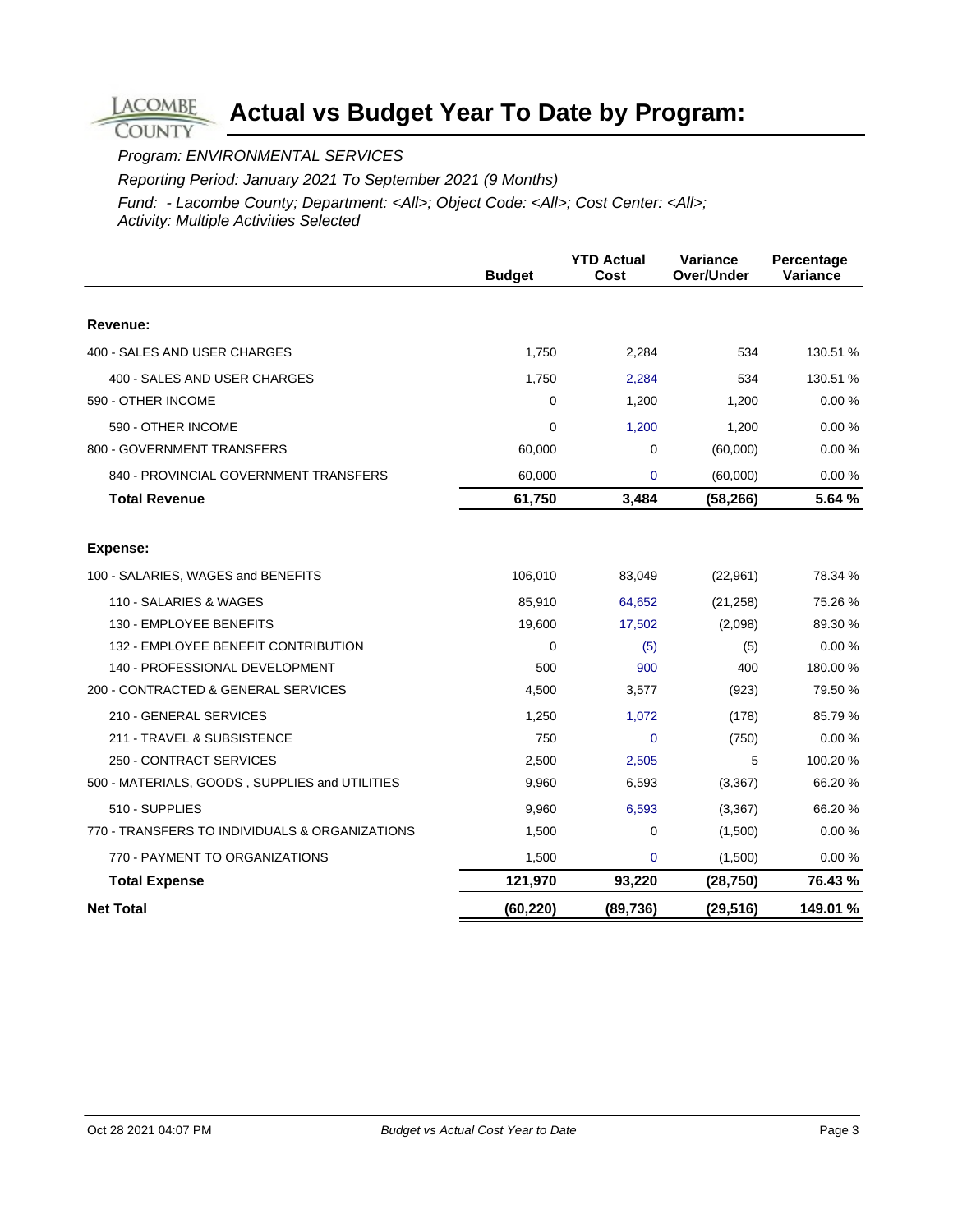### Program: FISCAL SERVICES

**LACOMBE COUNTY** 

Reporting Period: January 2021 To September 2021 (9 Months)

|                                        | <b>Budget</b> | <b>YTD Actual</b><br>Cost | Variance<br>Over/Under | Percentage<br>Variance  |
|----------------------------------------|---------------|---------------------------|------------------------|-------------------------|
| Revenue:                               |               |                           |                        |                         |
| 100 - TAXATION & GRANTS IN PLACE       | 12,357,920    | 12,356,421                | (1, 499)               | 99.99 %                 |
| 111 - RESIDENTIAL                      | 4,760,880     | 4,759,774                 | (1, 106)               | 99.98 %                 |
| 112 - COMMERCIAL                       | 431,010       | 429,593                   | (1, 417)               | 99.67%                  |
| 113 - INDUSTRIAL                       | 1,201,530     | 1,200,923                 | (607)                  | 99.95 %                 |
| 114 - FARMLAND                         | 331,480       | 332,637                   | 1,157                  | 100.35 %                |
| 115 - MACHINERY & EQUIPMENT            | 1,340         | 1,342                     | $\overline{2}$         | 100.12%                 |
| 116 - INDUSTRIAL - DIP                 | 2,504,740     | 2,505,557                 | 817                    | 100.03%                 |
| 117 - MACHINERY & EQUIPMENT - DIP      | 390,170       | 390,178                   | 8                      | 100.00%                 |
| 120 - FARMLAND - DIP                   | 40            | 832                       | 792                    | 2,079.83%               |
| 122 - RAILWAY                          | 158,180       | 158,179                   | (1)                    | 100.00 %                |
| 191 - POWER/TELECOM                    | 373,630       | 373,627                   | (3)                    | 100.00%                 |
| 192 - PIPELINE/WELLS                   | 2,149,450     | 2,149,457                 | $\overline{7}$         | 100.00 %                |
| 193 - CABLE VISION                     | 3,320         | 3,320                     | $\mathbf 0$            | 99.99 %                 |
| 230 - FEDERAL                          | 52,150        | 51,003                    | (1, 147)               | 97.80 %                 |
| 992 - TAX UNDER/OVERLEVY               | 102,140       | 0                         | (102, 140)             | 0.00%                   |
| 992 - TAX UNDER/OVERLEVY               | 102,140       | $\mathbf 0$               | (102, 140)             | 0.00%                   |
| <b>Total Revenue</b>                   | 12,460,060    | 12,356,421                | (103, 639)             | 99.17%                  |
| Expense:                               |               |                           |                        |                         |
| 760 - FINANCE TRANSACTIONS             | 12,460,850    | 6,384,897                 | (6,075,953)            | 51.24 %                 |
| 767 - DESIGNATED INDUSTRIAL PROPERTIES | 326,170       | $\mathbf 0$               | (326, 170)             | 0.00%                   |
| 768 - SCHOOL FOUNDATION                | 11,726,100    | 5,976,972                 | (5,749,128)            | 50.97 %                 |
| 769 - SENIORS FOUNDATION               | 408,580       | 407,925                   | (655)                  | 99.84 %                 |
| <b>Total Expense</b>                   | 12,460,850    | 6,384,897                 | (6,075,953)            | 51.24 %                 |
| <b>Net Total</b>                       | (790)         | 5,971,523                 |                        | 5,972,313 -755,889.03 % |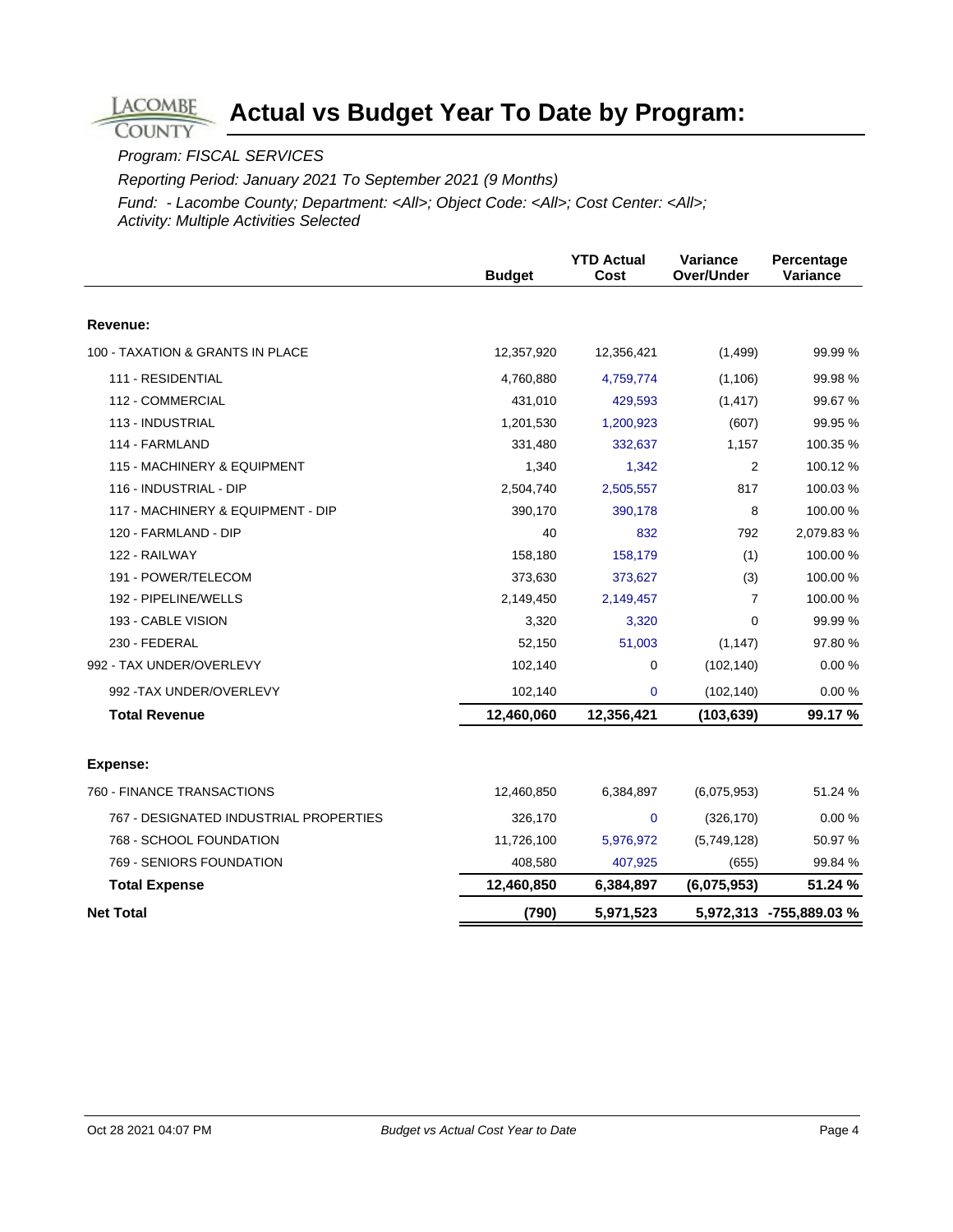Program: GENERAL GOVERNMENT SERVICES

**LACOMBE COUNTY** 

Reporting Period: January 2021 To September 2021 (9 Months)

|                                       | <b>Budget</b> | <b>YTD Actual</b><br>Cost | Variance<br>Over/Under | Percentage<br>Variance |
|---------------------------------------|---------------|---------------------------|------------------------|------------------------|
| Revenue:                              |               |                           |                        |                        |
| 100 - TAXATION & GRANTS IN PLACE      | 31,725,540    | 31,730,740                | 5,200                  | 100.02 %               |
| 111 - RESIDENTIAL                     | 4,759,970     | 4,758,693                 | (1,277)                | 99.97 %                |
| 112 - COMMERCIAL                      | 629,750       | 627,678                   | (2,072)                | 99.67 %                |
| 113 - INDUSTRIAL                      | 1,755,570     | 1,754,670                 | (900)                  | 99.95 %                |
| 114 - FARMLAND                        | 682,550       | 684,908                   | 2,358                  | 100.35 %               |
| 115 - MACHINERY & EQUIPMENT           | 121,470       | 121,463                   | (7)                    | 99.99 %                |
| 116 - INDUSTRIAL - DIP                | 3,588,500     | 3,588,502                 | $\overline{2}$         | 100.00 %               |
| 117 - MACHINERY & EQUIPMENT - DIP     | 15,702,740    | 15,702,474                | (266)                  | 100.00 %               |
| 120 - FARMLAND - DIP                  | 1,670         | 1,665                     | (5)                    | 99.69 %                |
| 122 - RAILWAY                         | 226,550       | 226,547                   | (3)                    | 100.00 %               |
| 191 - POWER/TELECOM                   | 1,088,010     | 1,088,005                 | (5)                    | 100.00 %               |
| 192 - PIPELINE/WELLS                  | 3,078,490     | 3,078,490                 | $\mathbf 0$            | 100.00 %               |
| 193 - CABLE VISION                    | 4,750         | 4,755                     | 5                      | 100.10%                |
| 230 - FEDERAL                         | 75,790        | 73,441                    | (2,349)                | 96.90 %                |
| 240 - PROVINCIAL                      | 9,730         | 19,450                    | 9,720                  | 199.90 %               |
| 121 - OTHER TAXES                     | 660,000       | 324,132                   | (335, 868)             | 49.11 %                |
| 121 - OTHER TAXES                     | 660,000       | 324,132                   | (335, 868)             | 49.11 %                |
| 340 - SALES TO OTHER GOVERNMENT       | 290,590       | 221,137                   | (69, 453)              | 76.10 %                |
| 340 - SALES TO OTHER GOVERNMENT       | 290,590       | 221,137                   | (69, 453)              | 76.10%                 |
| 400 - SALES AND USER CHARGES          | 21,900        | 25,469                    | 3,569                  | 116.29 %               |
| 400 - SALES AND USER CHARGES          | 21,900        | 25,469                    | 3,569                  | 116.29 %               |
| 501 - PENALTIES & COSTS ON TAXES      | 241,500       | 1,700                     | (239, 800)             | 0.70%                  |
| 501 - PENALTIES & COSTS ON TAXES      | 241,500       | 1,700                     | (239, 800)             | 0.70%                  |
| 541 - FRANCHISE FEES                  | 20,560        | 14,414                    | (6, 146)               | 70.11 %                |
| 541 - FRANCHISE FEES                  | 20,560        | 14,414                    | (6, 146)               | 70.11 %                |
| 550 - RETURN ON INVESTMENTS           | 1,192,270     | 805,604                   | (386, 666)             | 67.57 %                |
| 550 - RETURN ON INVESTMENTS           | 1,192,270     | 805,604                   | (386, 666)             | 67.57 %                |
| 560 - RENTAL INCOME                   | 16,290        | 2,340                     | (13,950)               | 14.36 %                |
| 560 - RENTAL INCOME                   | 16,290        | 2,340                     | (13,950)               | 14.36 %                |
| 800 - GOVERNMENT TRANSFERS            | 384,990       | 337,242                   | (47, 748)              | 87.60 %                |
| 840 - PROVINCIAL GOVERNMENT TRANSFERS | 384,990       | 337,242                   | (47, 748)              | 87.60 %                |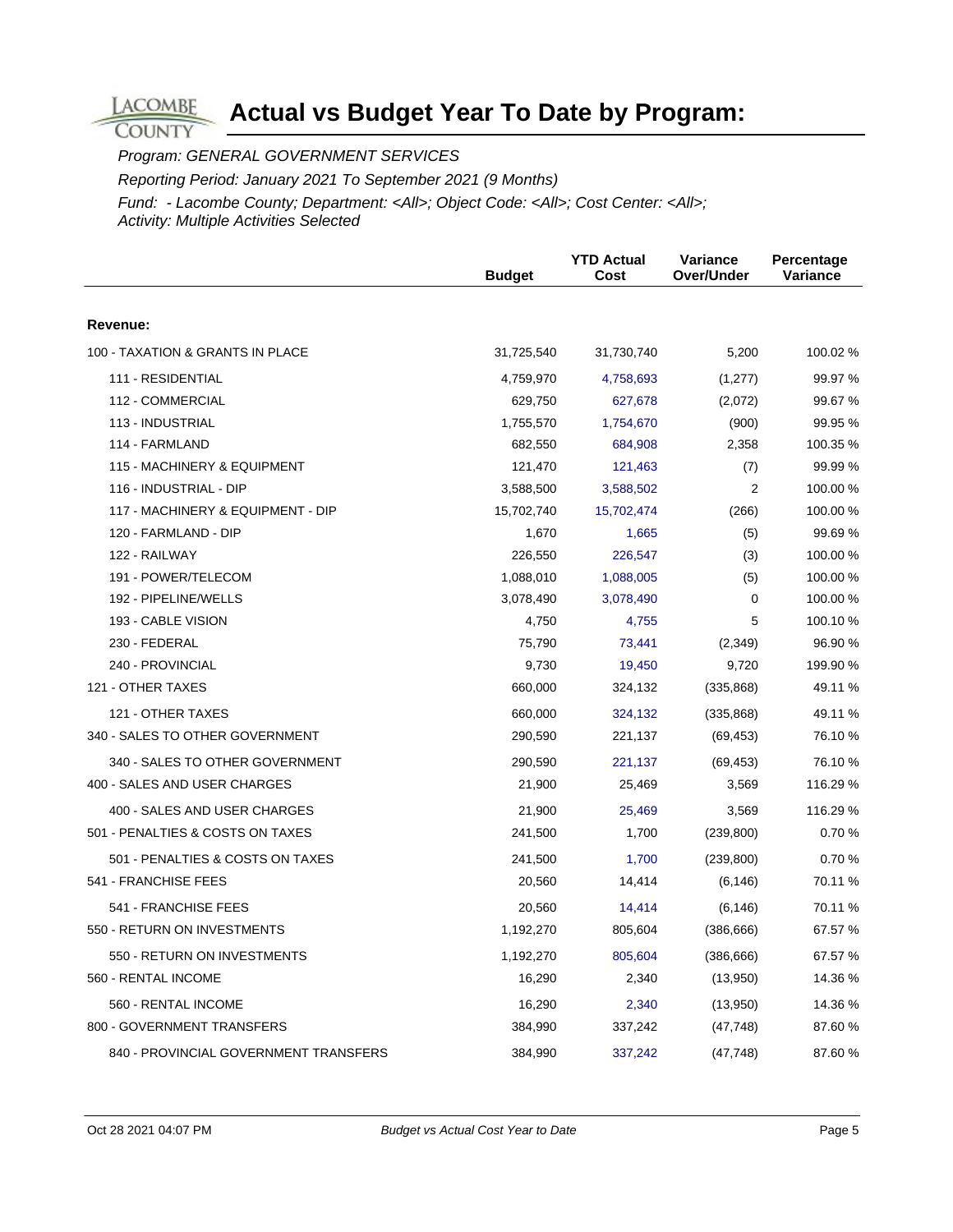Program: GENERAL GOVERNMENT SERVICES

**LACOMBE COUNTY** 

Reporting Period: January 2021 To September 2021 (9 Months)

|                                                | <b>Budget</b> | <b>YTD Actual</b><br>Cost | <b>Variance</b><br>Over/Under | Percentage<br>Variance |
|------------------------------------------------|---------------|---------------------------|-------------------------------|------------------------|
| 900 - TRANSFER FROM RESERVES                   | 439,550       | 49,675                    | (389, 875)                    | 11.30 %                |
| 900 - TRANSFER FROM RESERVES                   | 439,550       | 49,675                    | (389, 875)                    | 11.30 %                |
| <b>Total Revenue</b>                           | 34,993,190    | 33,512,452                | (1,480,738)                   | 95.77 %                |
|                                                |               |                           |                               |                        |
| Expense:                                       |               |                           |                               |                        |
| 100 - SALARIES, WAGES and BENEFITS             | 3,566,160     | 2,433,256                 | (1, 132, 904)                 | 68.23 %                |
| 110 - SALARIES & WAGES                         | 2,209,120     | 1,665,097                 | (544, 023)                    | 75.37 %                |
| 130 - EMPLOYEE BENEFITS                        | 502,530       | 335,901                   | (166, 629)                    | 66.84 %                |
| 131 - HEALTH SPENDING                          | 78,500        | 55,041                    | (23, 459)                     | 70.12 %                |
| 132 - EMPLOYEE BENEFIT CONTRIBUTION            | 61,500        | 17,350                    | (44, 150)                     | 28.21 %                |
| 136 - WORKERS COMPENSATION                     | 107,540       | 51,504                    | (56,036)                      | 47.89%                 |
| 140 - PROFESSIONAL DEVELOPMENT                 | 66,400        | 9,579                     | (56, 821)                     | 14.43 %                |
| 141 - CONVENTION REGISTRATION                  | 23,520        | 3,461                     | (20, 059)                     | 14.71 %                |
| 150 - MEMBER FEES                              | 36,290        | $\mathbf{0}$              | (36, 290)                     | 0.00%                  |
| 151 - PER DIEMS                                | 480,760       | 295,323                   | (185, 437)                    | 61.43%                 |
| 200 - CONTRACTED & GENERAL SERVICES            | 1,117,300     | 735,230                   | (382,070)                     | 65.80 %                |
| 210 - GENERAL SERVICES                         | 172,910       | 109,933                   | (62, 977)                     | 63.58 %                |
| 211 - TRAVEL & SUBSISTENCE                     | 76,170        | 15,959                    | (60, 211)                     | 20.95 %                |
| 250 - CONTRACT SERVICES                        | 721,770       | 488,107                   | (233, 663)                    | 67.63%                 |
| 270 - LICENSES, PERMITS, INSURANCE             | 146,450       | 121,230                   | (25, 220)                     | 82.78%                 |
| 500 - MATERIALS, GOODS, SUPPLIES and UTILITIES | 249,490       | 145,304                   | (104, 186)                    | 58.24 %                |
| 510 - SUPPLIES                                 | 40,450        | 16,833                    | (23, 617)                     | 41.61 %                |
| 519 - PUBLIC RELATIONS SUPPLIES                | 50,510        | 28,169                    | (22, 341)                     | 55.77 %                |
| 520 - EQUIPMENT & FURNITURE                    | 80,120        | 45,212                    | (34,908)                      | 56.43 %                |
| 521 - FUEL & LUBE                              | 4,050         | 1,329                     | (2,721)                       | 32.82 %                |
| 523 - PARTS, BATTERIES, STEEL                  | 1,000         | 131                       | (869)                         | 13.11 %                |
| 530 - CONSTRUCTION & MTNCE SUPPLIES            | 7,500         | 12,034                    | 4,534                         | 160.45 %               |
| 540 - UTILITIES                                | 65,860        | 41,596                    | (24, 264)                     | 63.16 %                |
| 750 - TRANSFER TO OTHER GOVERNMENT             | 546,390       | 541,958                   | (4, 432)                      | 99.19 %                |
| 750 - TRANSFER TO OTHER GOVERNMENT             | 546,390       | 541,958                   | (4, 432)                      | 99.19 %                |
| 760 - FINANCE TRANSACTIONS                     | 1,338,910     | 40,980                    | (1,297,930)                   | 3.06 %                 |
| 762 - TRANSFER TO CAPITAL                      | 54,040        | $\mathbf 0$               | (54,040)                      | 0.00 %                 |
| 764 - TRANSFER TO RESERVES                     | 1,284,870     | 40,980                    | (1,243,890)                   | 3.19 %                 |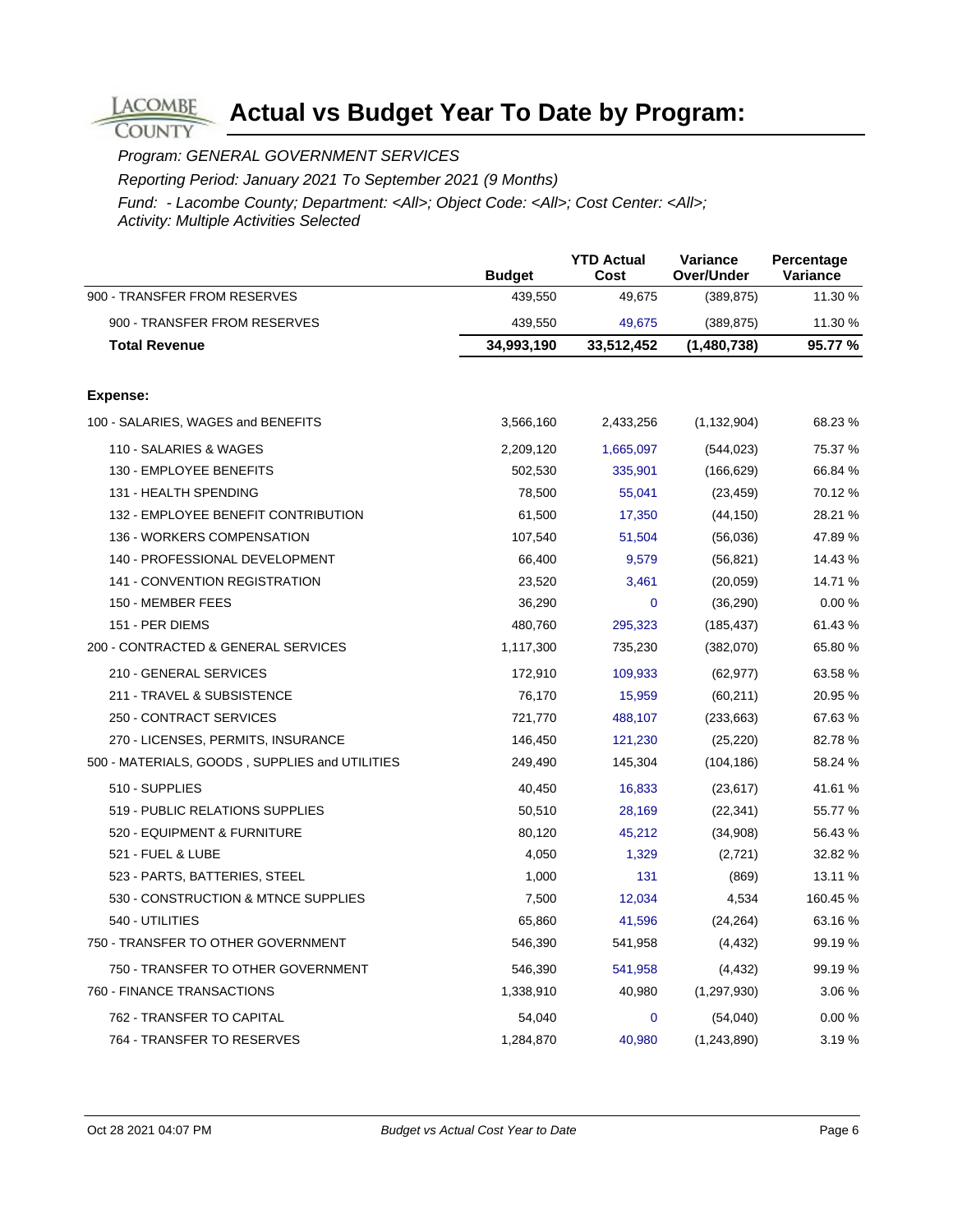Program: GENERAL GOVERNMENT SERVICES

**LACOMBE COUNTY** 

Reporting Period: January 2021 To September 2021 (9 Months)

|                                                | <b>Budget</b> | <b>YTD Actual</b><br>Cost | Variance<br>Over/Under | Percentage<br>Variance |
|------------------------------------------------|---------------|---------------------------|------------------------|------------------------|
| 765 - WRITE OFF UNCOLLECTIBLES                 | 0             | $\Omega$                  | 0                      | 0.00%                  |
| 765 - WRITE OFF UNCOLLECTIBLES                 | 0             | $\mathbf 0$               | 0                      | $0.00 \%$              |
| 770 - TRANSFERS TO INDIVIDUALS & ORGANIZATIONS | 6.000         | 5,400                     | (600)                  | 90.00%                 |
| 770 - PAYMENT TO ORGANIZATIONS                 | 6.000         | 5.400                     | (600)                  | 90.00 %                |
| 810 - BANK CHARGES & SHORT TERM INTEREST       | 3.850         | 1.302                     | (2,548)                | 33.81 %                |
| 810 - BANK CHARGES & SHORT TERM INTEREST       | 3.850         | 1.302                     | (2,548)                | 33.81 %                |
| <b>Total Expense</b>                           | 6,828,100     | 3,903,430                 | (2,924,670)            | 57.17 %                |
| <b>Net Total</b>                               | 28,165,090    | 29,609,022                | 1,443,932              | 105.13%                |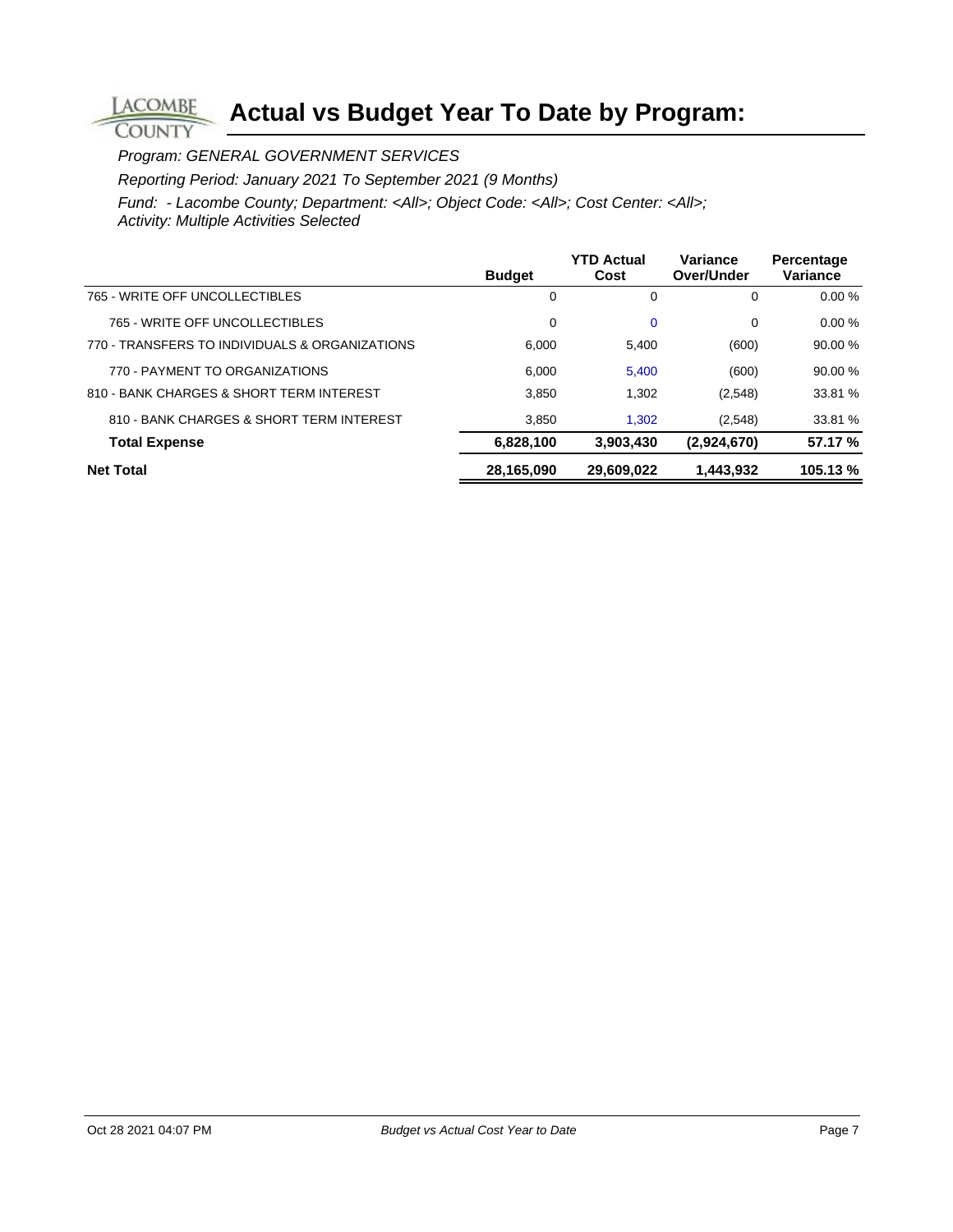Program: PLANNING & DEVELOPMENT

**LACOMBE COUNTY** 

Reporting Period: January 2021 To September 2021 (9 Months)

|                                                | <b>Budget</b> | <b>YTD Actual</b><br>Cost | Variance<br>Over/Under | Percentage<br>Variance |
|------------------------------------------------|---------------|---------------------------|------------------------|------------------------|
|                                                |               |                           |                        |                        |
| Revenue:                                       |               |                           |                        |                        |
| 400 - SALES AND USER CHARGES                   | 34,500        | 39,263                    | 4,763                  | 113.81 %               |
| 400 - SALES AND USER CHARGES                   | 34,500        | 39,263                    | 4,763                  | 113.81 %               |
| 526 - LICENSES AND PERMITS                     | 45,000        | 41,500                    | (3,500)                | 92.22 %                |
| 526 - LICENSES AND PERMITS                     | 45,000        | 41,500                    | (3,500)                | 92.22 %                |
| 800 - GOVERNMENT TRANSFERS                     | 0             | 1,059                     | 1,059                  | 0.00%                  |
| 840 - PROVINCIAL GOVERNMENT TRANSFERS          | 0             | 875                       | 875                    | 0.00%                  |
| 850 - LOCAL GOVERNMENT TRANSFERS               | 0             | 184                       | 184                    | 0.00%                  |
| 900 - TRANSFER FROM RESERVES                   | 20,000        | 0                         | (20,000)               | 0.00%                  |
| 900 - TRANSFER FROM RESERVES                   | 20,000        | 0                         | (20,000)               | 0.00%                  |
| 990 - DEVELOPER AGREEMENTS AND LEVIES          | 1,492,500     | 12,441                    | (1,480,059)            | 0.83%                  |
| 990 - DEVELOPER AGREEMENTS & LEVIES            | 1,492,500     | 12,441                    | (1,480,059)            | 0.83%                  |
| <b>Total Revenue</b>                           | 1,592,000     | 94,263                    | (1,497,737)            | 5.92 %                 |
|                                                |               |                           |                        |                        |
| <b>Expense:</b>                                |               |                           |                        |                        |
| 100 - SALARIES, WAGES and BENEFITS             | 809,210       | 574,582                   | (234, 629)             | 71.01 %                |
| 110 - SALARIES & WAGES                         | 641,550       | 479,038                   | (162, 512)             | 74.67 %                |
| 130 - EMPLOYEE BENEFITS                        | 132,360       | 90,570                    | (41,790)               | 68.43 %                |
| 132 - EMPLOYEE BENEFIT CONTRIBUTION            | 0             | (18)                      | (18)                   | 0.00%                  |
| 140 - PROFESSIONAL DEVELOPMENT                 | 10,110        | 2,434                     | (7,676)                | 24.07%                 |
| 150 - MEMBER FEES                              | 25,190        | 2,558                     | (22, 632)              | 10.15 %                |
| 200 - CONTRACTED & GENERAL SERVICES            | 157,040       | 37,216                    | (119, 824)             | 23.70 %                |
| 210 - GENERAL SERVICES                         | 59,540        | 27,989                    | (31, 551)              | 47.01%                 |
| 211 - TRAVEL & SUBSISTENCE                     | 16,960        | 233                       | (16, 727)              | 1.37 %                 |
| 250 - CONTRACT SERVICES                        | 80,250        | 8,770                     | (71, 480)              | 10.93 %                |
| 270 - LICENSES, PERMITS, INSURANCE             | 290           | 224                       | (66)                   | 77.25 %                |
| 500 - MATERIALS, GOODS, SUPPLIES and UTILITIES | 15,530        | 2,878                     | (12, 652)              | 18.53 %                |
| 510 - SUPPLIES                                 | 10,210        | 2,454                     | (7, 756)               | 24.03%                 |
| 520 - EQUIPMENT & FURNITURE                    | 2,100         | 0                         | (2,100)                | 0.00%                  |
| 521 - FUEL & LUBE                              | 2,430         | 405                       | (2,025)                | 16.67 %                |
| 523 - PARTS, BATTERIES, STEEL                  | 790           | 19                        | (771)                  | 2.45 %                 |
| 750 - TRANSFER TO OTHER GOVERNMENT             | 1,100         | 626                       | (474)                  | 56.91 %                |
| 750 - TRANSFER TO OTHER GOVERNMENT             | 1,100         | 626                       | (474)                  | 56.91 %                |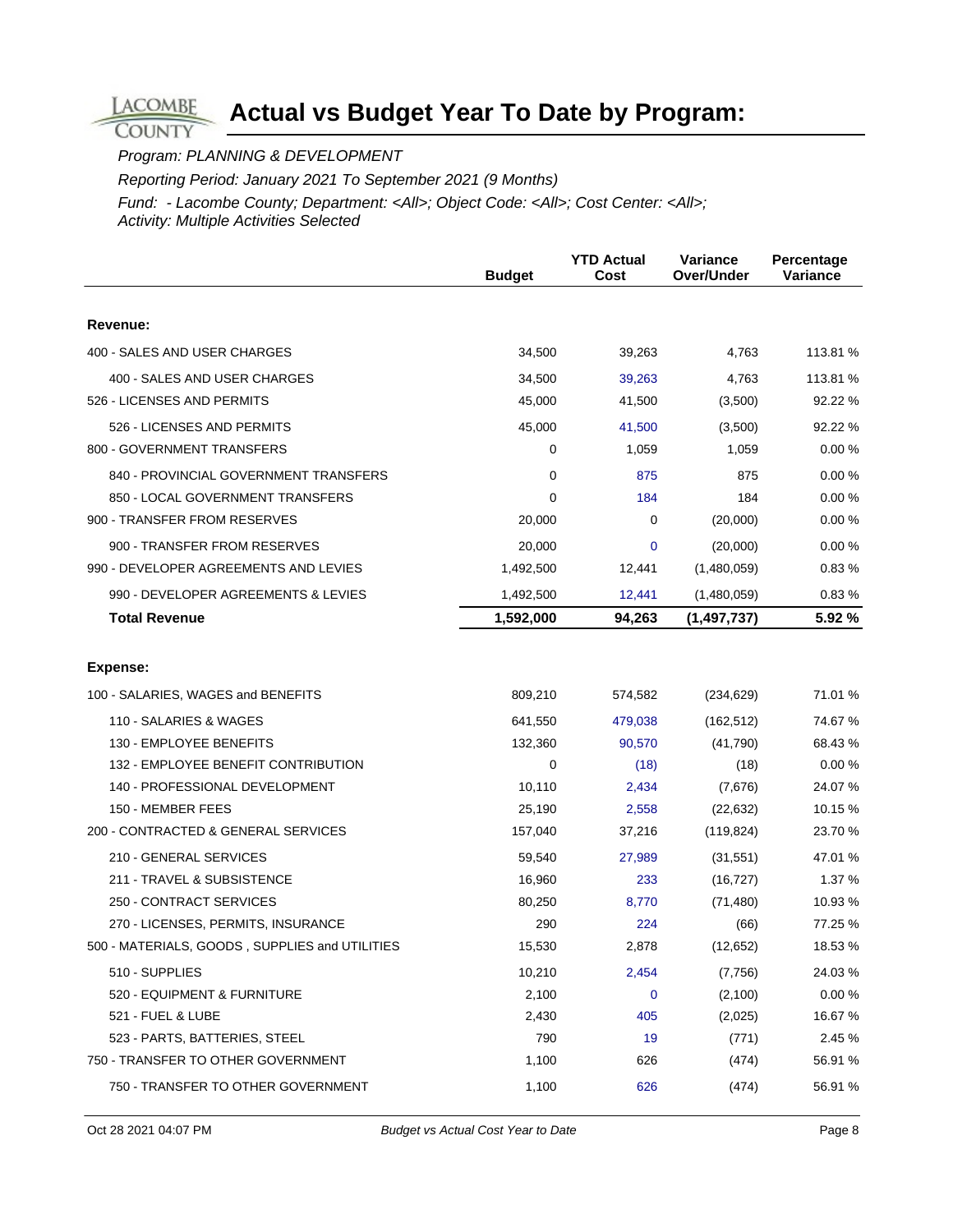Program: PLANNING & DEVELOPMENT

**LACOMBE COUNTY** 

Reporting Period: January 2021 To September 2021 (9 Months)

|                                                | <b>Budget</b> | <b>YTD Actual</b><br>Cost | Variance<br>Over/Under | Percentage<br>Variance |
|------------------------------------------------|---------------|---------------------------|------------------------|------------------------|
| 760 - FINANCE TRANSACTIONS                     | 1,496,650     | 16.591                    | (1,480,059)            | 1.11 %                 |
| 764 - TRANSFER TO RESERVES                     | 1,496,650     | 16,591                    | (1,480,059)            | 1.11 %                 |
| 770 - TRANSFERS TO INDIVIDUALS & ORGANIZATIONS | 2,500         | 1.127                     | (1,373)                | 45.08%                 |
| 770 - PAYMENT TO ORGANIZATIONS                 | 2.500         | 1.127                     | (1,373)                | 45.08%                 |
| <b>Total Expense</b>                           | 2,482,030     | 633.020                   | (1,849,010)            | 25.50 %                |
| <b>Net Total</b>                               | (890, 030)    | (538, 757)                | 351,273                | 60.53 %                |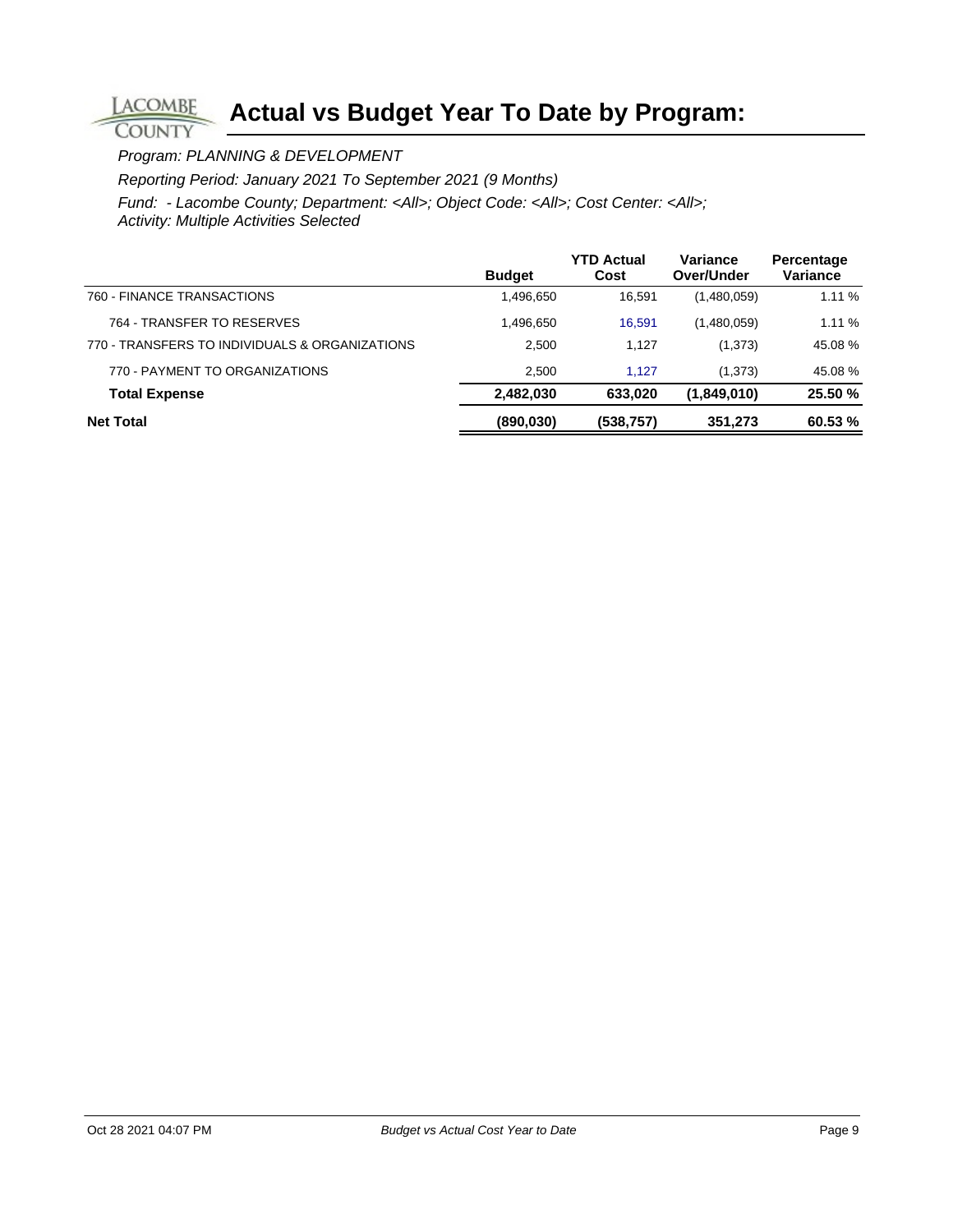### Program: PROTECTIVE SERVICES

**LACOMBE COUNTY** 

Reporting Period: January 2021 To September 2021 (9 Months)

|                                                | <b>Budget</b> | <b>YTD Actual</b><br>Cost | Variance<br>Over/Under | Percentage<br>Variance |
|------------------------------------------------|---------------|---------------------------|------------------------|------------------------|
|                                                |               |                           |                        |                        |
| Revenue:                                       |               |                           |                        |                        |
| 340 - SALES TO OTHER GOVERNMENT                | 403,050       | 207,324                   | (195, 726)             | 51.44 %                |
| 340 - SALES TO OTHER GOVERNMENT                | 403,050       | 207,324                   | (195, 726)             | 51.44 %                |
| 400 - SALES AND USER CHARGES                   | 118,750       | 106,712                   | (12,038)               | 89.86 %                |
| 400 - SALES AND USER CHARGES                   | 118,750       | 106,712                   | (12,038)               | 89.86 %                |
| 526 - LICENSES AND PERMITS                     | 146,400       | 37,136                    | (109, 264)             | 25.37 %                |
| 526 - LICENSES AND PERMITS                     | 146,400       | 37,136                    | (109, 264)             | 25.37 %                |
| 800 - GOVERNMENT TRANSFERS                     | 58,640        | 0                         | (58, 640)              | 0.00%                  |
| 850 - LOCAL GOVERNMENT TRANSFERS               | 58,640        | 0                         | (58, 640)              | 0.00%                  |
| 900 - TRANSFER FROM RESERVES                   | 62,030        | 0                         | (62,030)               | 0.00%                  |
| 900 - TRANSFER FROM RESERVES                   | 62,030        | 0                         | (62,030)               | 0.00%                  |
| 991 - FINES                                    | 50,500        | 27,060                    | (23, 440)              | 53.58 %                |
| 991 - FINES                                    | 50,500        | 27,060                    | (23, 440)              | 53.58 %                |
| <b>Total Revenue</b>                           | 839,370       | 378,233                   | (461, 137)             | 45.06%                 |
| <b>Expense:</b>                                |               |                           |                        |                        |
| 100 - SALARIES, WAGES and BENEFITS             | 1,508,600     | 1,094,602                 | (413,998)              | 72.56 %                |
| 110 - SALARIES & WAGES                         | 1,124,830     | 799,014                   | (325, 816)             | 71.03%                 |
| 118 - FIRE SERVICE COMPENSATION                | 157,120       | 135,431                   | (21, 689)              | 86.20%                 |
| 130 - EMPLOYEE BENEFITS                        | 179,400       | 137,796                   | (41, 604)              | 76.81 %                |
| 132 - EMPLOYEE BENEFIT CONTRIBUTION            | 4,000         | 5,417                     | 1,417                  | 135.43 %               |
| 140 - PROFESSIONAL DEVELOPMENT                 | 43,250        | 16,943                    | (26, 307)              | 39.17 %                |
| 200 - CONTRACTED & GENERAL SERVICES            | 476,690       | 213,151                   | (263, 539)             | 44.71 %                |
| 210 - GENERAL SERVICES                         | 59,610        | 39,424                    | (20, 186)              | 66.14 %                |
| 211 - TRAVEL & SUBSISTENCE                     | 21,270        | 1,107                     | (20, 163)              | 5.20 %                 |
| 250 - CONTRACT SERVICES                        | 344,780       | 133,153                   | (211, 627)             | 38.62 %                |
| 270 - LICENSES, PERMITS, INSURANCE             | 51,030        | 39,466                    | (11, 564)              | 77.34 %                |
| 500 - MATERIALS, GOODS, SUPPLIES and UTILITIES | 337,640       | 164,287                   | (173, 353)             | 48.66 %                |
| 510 - SUPPLIES                                 | 86,470        | 33,903                    | (52, 567)              | 39.21 %                |
| 512 - CLOTHING                                 | 11,500        | 1,336                     | (10, 164)              | 11.62 %                |
| 520 - EQUIPMENT & FURNITURE                    | 161,560       | 76,701                    | (84, 859)              | 47.48%                 |
| 521 - FUEL & LUBE                              | 53,920        | 36,412                    | (17,508)               | 67.53 %                |
| 522 - TIRES                                    | 5,570         | 2,257                     | (3,313)                | 40.52 %                |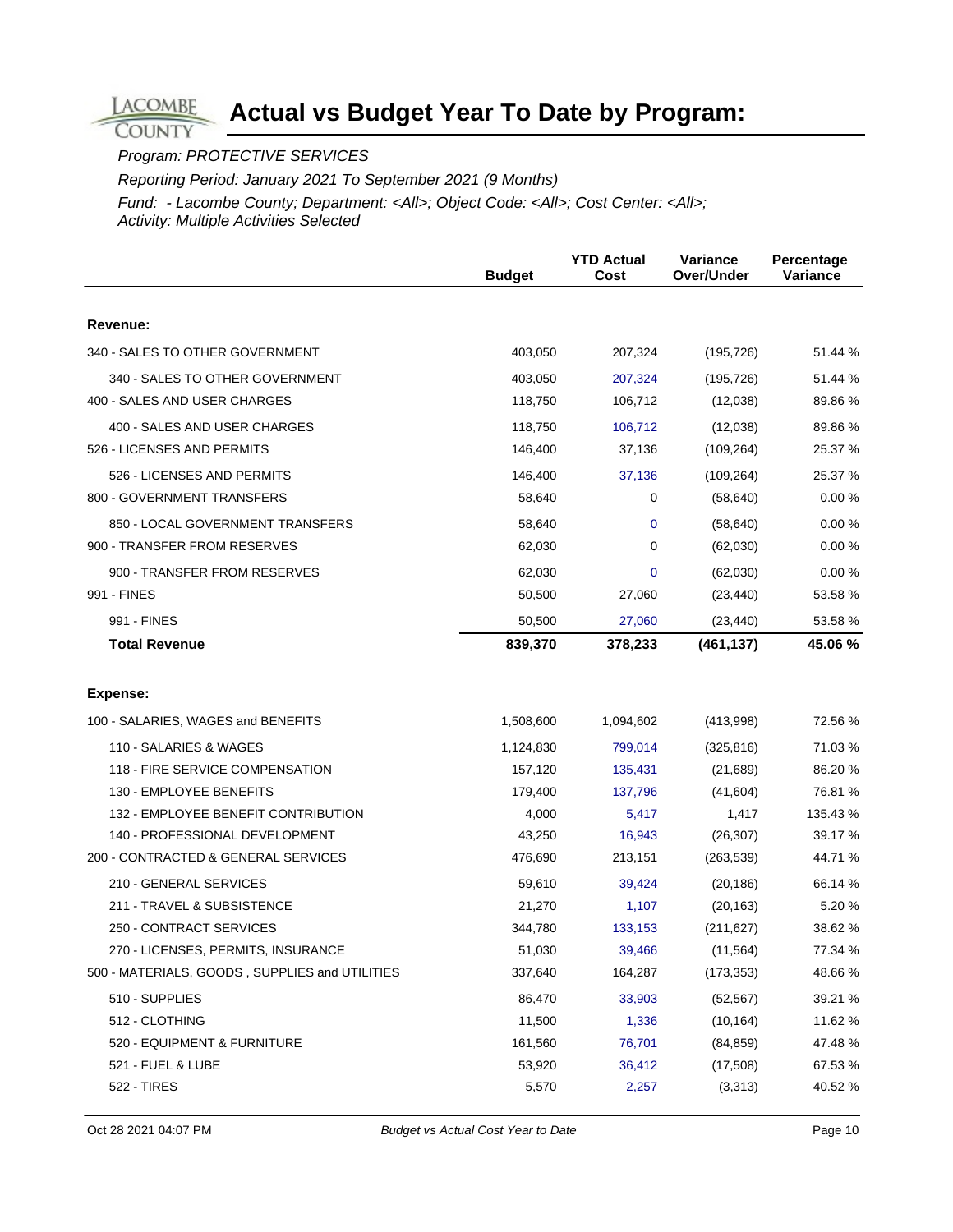### Program: PROTECTIVE SERVICES

**LACOMBE COUNTY** 

Reporting Period: January 2021 To September 2021 (9 Months)

|                                                | <b>Budget</b> | <b>YTD Actual</b><br>Cost | Variance<br>Over/Under | Percentage<br>Variance |
|------------------------------------------------|---------------|---------------------------|------------------------|------------------------|
| 523 - PARTS, BATTERIES, STEEL                  | 17,960        | 12,990                    | (4,970)                | 72.33 %                |
| 540 - UTILITIES                                | 660           | 688                       | 28                     | 104.20 %               |
| 750 - TRANSFER TO OTHER GOVERNMENT             | 902,000       | 257,444                   | (644, 556)             | 28.54 %                |
| 750 - TRANSFER TO OTHER GOVERNMENT             | 902,000       | 257,444                   | (644, 556)             | 28.54 %                |
| 760 - FINANCE TRANSACTIONS                     | 550,940       | 567,260                   | 16,320                 | 102.96 %               |
| 764 - TRANSFER TO RESERVES                     | 550,940       | 529,430                   | (21, 510)              | 96.10 %                |
| 820 - LOSS ON SALE OF ASSETS                   | 0             | 37,830                    | 37.830                 | 0.00%                  |
| 770 - TRANSFERS TO INDIVIDUALS & ORGANIZATIONS | 7,500         | 1,000                     | (6,500)                | 13.33 %                |
| 770 - PAYMENT TO ORGANIZATIONS                 | 7,500         | 1,000                     | (6,500)                | 13.33 %                |
| <b>Total Expense</b>                           | 3,783,370     | 2,297,743                 | (1,485,627)            | 60.73%                 |
| <b>Net Total</b>                               | (2,944,000)   | (1,919,510)               | 1,024,490              | 65.20%                 |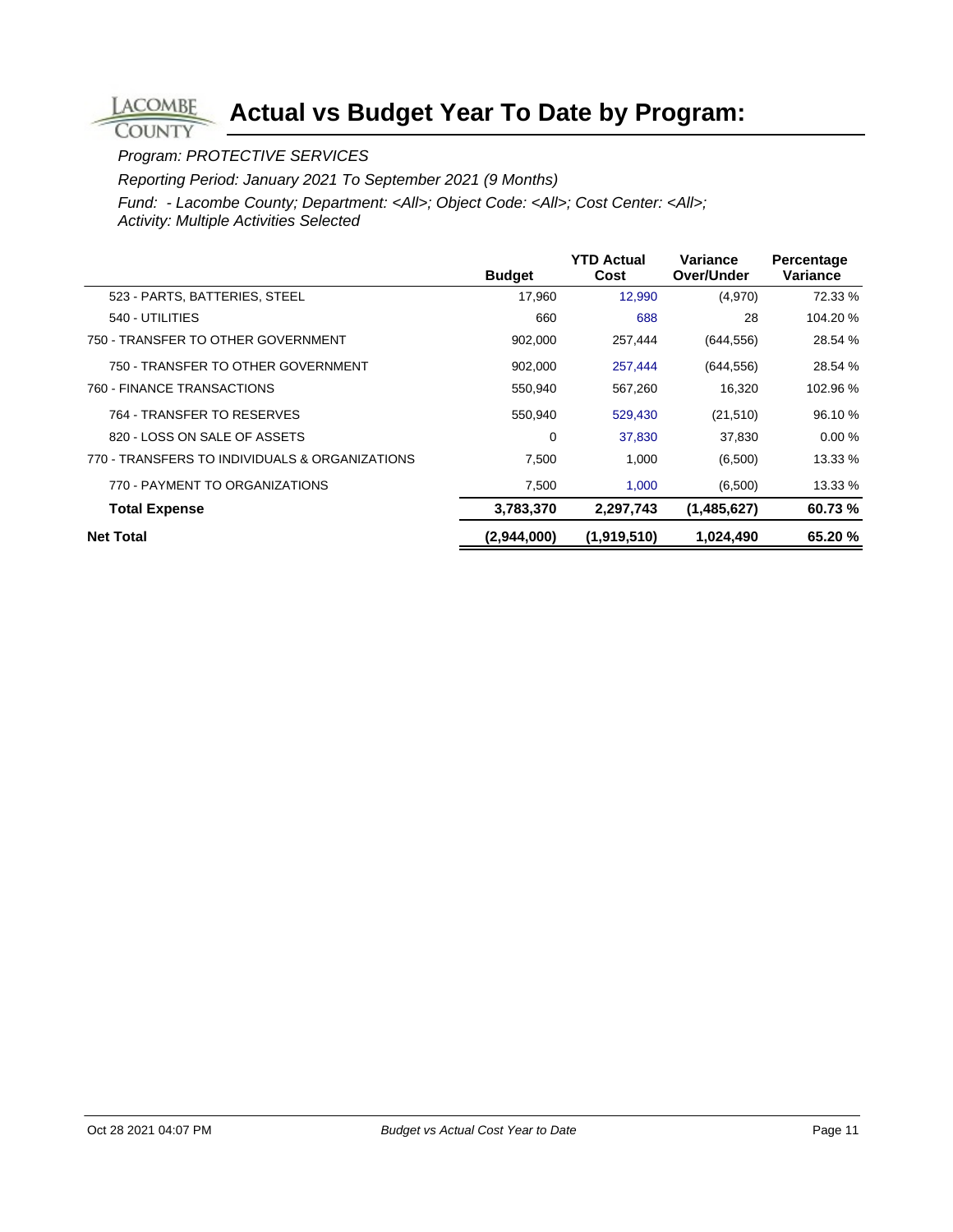Program: PUBLIC HEALTH & WELFARE

**LACOMBE COUNTY** 

Reporting Period: January 2021 To September 2021 (9 Months)

|                                                | <b>Budget</b> | <b>YTD Actual</b><br>Cost | Variance<br>Over/Under | Percentage<br>Variance |
|------------------------------------------------|---------------|---------------------------|------------------------|------------------------|
| Revenue:                                       |               |                           |                        |                        |
| 400 - SALES AND USER CHARGES                   | 2,000         | 1,600                     | (400)                  | 80.00 %                |
| 400 - SALES AND USER CHARGES                   | 2,000         | 1,600                     | (400)                  | 80.00 %                |
| 800 - GOVERNMENT TRANSFERS                     | 303,650       | 227,744                   | (75,906)               | 75.00 %                |
| 840 - PROVINCIAL GOVERNMENT TRANSFERS          | 303,650       | 227,744                   | (75,906)               | 75.00 %                |
| 900 - TRANSFER FROM RESERVES                   | 10,000        | 10,000                    | 0                      | 100.00 %               |
| 900 - TRANSFER FROM RESERVES                   | 10,000        | 10,000                    | 0                      | 100.00 %               |
| <b>Total Revenue</b>                           | 315,650       | 239,344                   | (76, 306)              | 75.83%                 |
|                                                |               |                           |                        |                        |
| Expense:                                       |               |                           |                        |                        |
| 100 - SALARIES, WAGES and BENEFITS             | 15,060        | 11,401                    | (3,659)                | 75.70 %                |
| 110 - SALARIES & WAGES                         | 12.730        | 9,469                     | (3,261)                | 74.38 %                |
| 130 - EMPLOYEE BENEFITS                        | 1,930         | 1,532                     | (398)                  | 79.36 %                |
| 151 - PER DIEMS                                | 400           | 400                       | $\Omega$               | 100.00 %               |
| 200 - CONTRACTED & GENERAL SERVICES            | 15,480        | 5,770                     | (9,710)                | 37.28 %                |
| 210 - GENERAL SERVICES                         | 15,480        | 5,770                     | (9,710)                | 37.28 %                |
| 500 - MATERIALS, GOODS, SUPPLIES and UTILITIES | 1,000         | 621                       | (379)                  | 62.12 %                |
| 530 - CONSTRUCTION & MTNCE SUPPLIES            | 1,000         | 621                       | (379)                  | 62.12 %                |
| 750 - TRANSFER TO OTHER GOVERNMENT             | 309,440       | 231,947                   | (77, 494)              | 74.96 %                |
| 750 - TRANSFER TO OTHER GOVERNMENT             | 309,440       | 231,947                   | (77, 494)              | 74.96 %                |
| 760 - FINANCE TRANSACTIONS                     | 25,860        | 25,860                    | 0                      | 100.00 %               |
| 764 - TRANSFER TO RESERVES                     | 25,860        | 25,860                    | $\Omega$               | 100.00%                |
| 770 - TRANSFERS TO INDIVIDUALS & ORGANIZATIONS | 118,100       | 96,753                    | (21, 347)              | 81.92 %                |
| 770 - PAYMENT TO ORGANIZATIONS                 | 118,100       | 96,753                    | (21, 347)              | 81.92 %                |
| <b>Total Expense</b>                           | 484,940       | 372,352                   | (112, 588)             | 76.78 %                |
| <b>Net Total</b>                               | (169, 290)    | (133,008)                 | 36,282                 | 78.57 %                |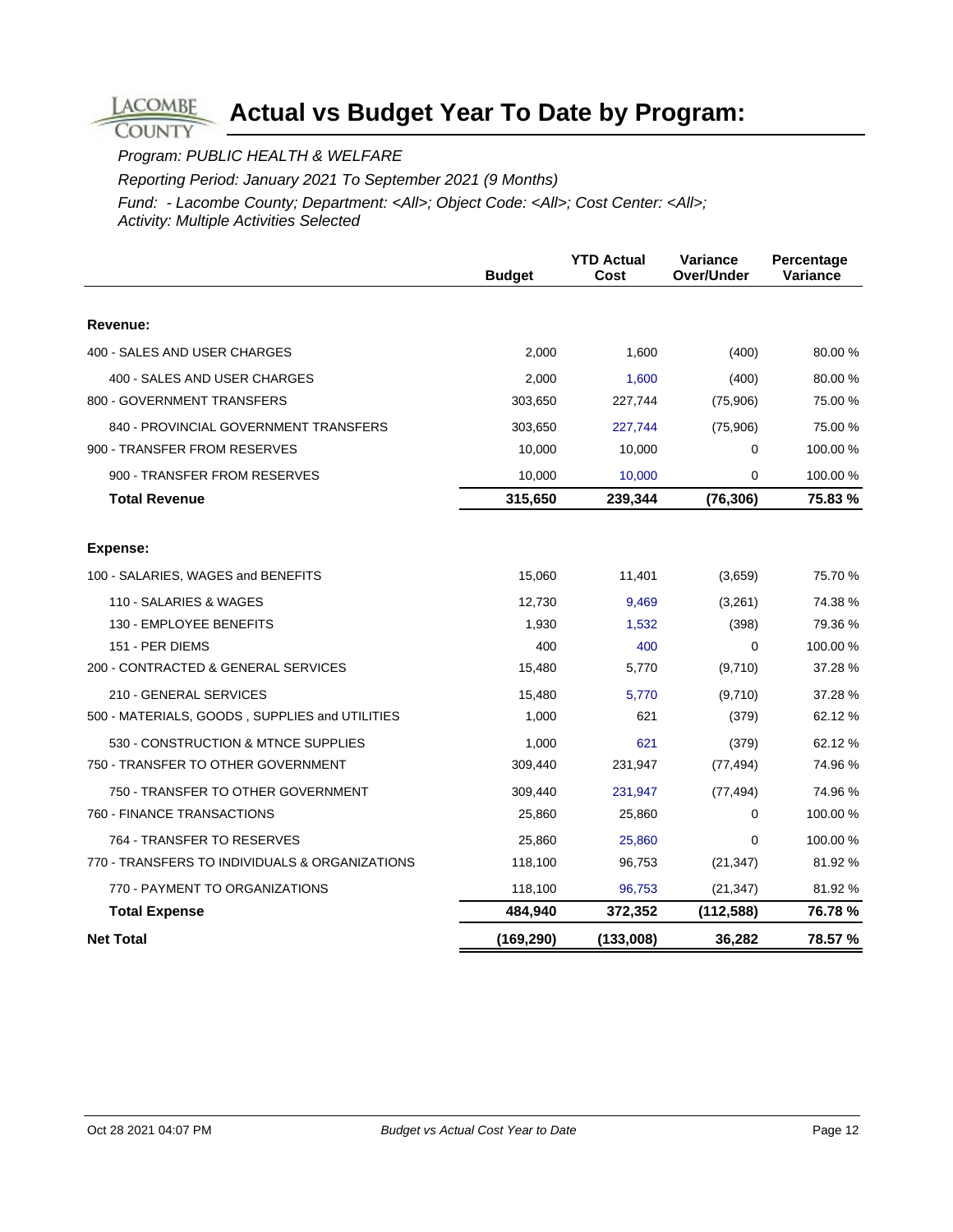Program: RECREATION AND CULTURE

**LACOMBE COUNTY** 

Reporting Period: January 2021 To September 2021 (9 Months)

|                                                | <b>Budget</b> | <b>YTD Actual</b><br>Cost | Variance<br>Over/Under | Percentage<br>Variance |
|------------------------------------------------|---------------|---------------------------|------------------------|------------------------|
|                                                |               |                           |                        |                        |
| Revenue:                                       |               |                           |                        |                        |
| 590 - OTHER INCOME                             | 1,600         | 1,000                     | (600)                  | 62.50 %                |
| 590 - OTHER INCOME                             | 1,600         | 1,000                     | (600)                  | 62.50 %                |
| 800 - GOVERNMENT TRANSFERS                     | 74,380        | 74,377                    | (3)                    | 100.00 %               |
| 850 - LOCAL GOVERNMENT TRANSFERS               | 74,380        | 74,377                    | (3)                    | 100.00 %               |
| 900 - TRANSFER FROM RESERVES                   | 2,447,300     | 1,328,425                 | (1, 118, 875)          | 54.28 %                |
| 900 - TRANSFER FROM RESERVES                   | 2,447,300     | 1,328,425                 | (1, 118, 875)          | 54.28 %                |
| <b>Total Revenue</b>                           | 2,523,280     | 1,403,801                 | (1, 119, 479)          | 55.63 %                |
| <b>Expense:</b>                                |               |                           |                        |                        |
| 200 - CONTRACTED & GENERAL SERVICES            | 376,760       | 382,639                   | 5,879                  | 101.56 %               |
| 210 - GENERAL SERVICES                         | 338,600       | 362,241                   | 23,641                 | 106.98%                |
| 250 - CONTRACT SERVICES                        | 34,870        | 17,080                    | (17,790)               | 48.98%                 |
| 270 - LICENSES, PERMITS, INSURANCE             | 3,290         | 3,319                     | 29                     | 100.88%                |
| 500 - MATERIALS, GOODS, SUPPLIES and UTILITIES | 134,260       | 34,520                    | (99, 740)              | 25.71 %                |
| 510 - SUPPLIES                                 | 8,500         | 10,832                    | 2,332                  | 127.43 %               |
| 520 - EQUIPMENT & FURNITURE                    | 6,120         | 6,232                     | 112                    | 101.83%                |
| 540 - UTILITIES                                | 19,640        | 13,491                    | (6, 149)               | 68.69%                 |
| 542 - GULL LAKE STABILIZATION                  | 100,000       | 3,966                     | (96,034)               | 3.97 %                 |
| 750 - TRANSFER TO OTHER GOVERNMENT             | 3,673,390     | 2,650,720                 | (1,022,670)            | 72.16 %                |
| 750 - TRANSFER TO OTHER GOVERNMENT             | 3,673,390     | 2,650,720                 | (1,022,670)            | 72.16 %                |
| 760 - FINANCE TRANSACTIONS                     | 1,553,460     | 416,010                   | (1, 137, 450)          | 26.78 %                |
| 762 - TRANSFER TO CAPITAL                      | 23,280        | $\mathbf 0$               | (23, 280)              | 0.00%                  |
| 764 - TRANSFER TO RESERVES                     | 1,530,180     | 416,010                   | (1, 114, 170)          | 27.19 %                |
| 770 - TRANSFERS TO INDIVIDUALS & ORGANIZATIONS | 724,250       | 539,484                   | (184, 766)             | 74.49 %                |
| 770 - PAYMENT TO ORGANIZATIONS                 | 724,250       | 539,484                   | (184, 766)             | 74.49 %                |
| <b>Total Expense</b>                           | 6,462,120     | 4,023,373                 | (2, 438, 747)          | 62.26 %                |
| <b>Net Total</b>                               | (3,938,840)   | (2,619,571)               | 1,319,269              | 66.51 %                |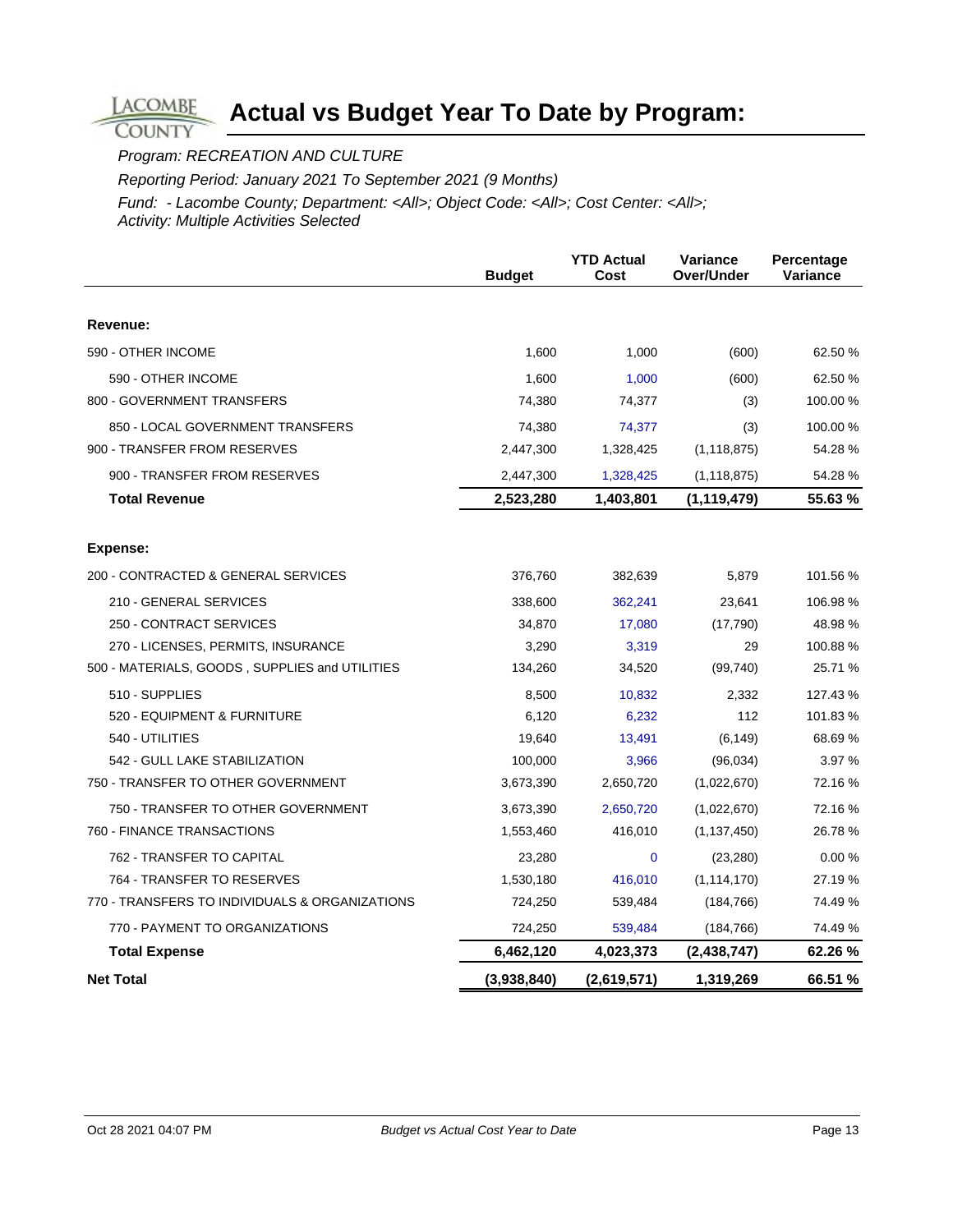Program: TRANSPORTATION SERVICES

**LACOMBE COUNTY** 

Reporting Period: January 2021 To September 2021 (9 Months)

|                                                | <b>Budget</b> | <b>YTD Actual</b><br>Cost | Variance<br>Over/Under | Percentage<br>Variance |
|------------------------------------------------|---------------|---------------------------|------------------------|------------------------|
| Revenue:                                       |               |                           |                        |                        |
|                                                |               |                           |                        |                        |
| 340 - SALES TO OTHER GOVERNMENT                | 137,570       | 145,709                   | 8,139                  | 105.92 %               |
| 340 - SALES TO OTHER GOVERNMENT                | 137,570       | 145,709                   | 8,139                  | 105.92 %               |
| 400 - SALES AND USER CHARGES                   | 1,034,530     | 1,003,980                 | (30, 550)              | 97.05 %                |
| 400 - SALES AND USER CHARGES                   | 575,000       | 581,750                   | 6,750                  | 101.17 %               |
| 418 - INTERNAL SALES & USER CHARGES            | 459,530       | 422,230                   | (37, 300)              | 91.88%                 |
| 526 - LICENSES AND PERMITS                     | 2,000         | 0                         | (2,000)                | 0.00%                  |
| 526 - LICENSES AND PERMITS                     | 2,000         | $\mathbf 0$               | (2,000)                | 0.00%                  |
| 560 - RENTAL INCOME                            | 104,000       | 101,461                   | (2,539)                | 97.56 %                |
| 560 - RENTAL INCOME                            | 104,000       | 101,461                   | (2,539)                | 97.56 %                |
| 590 - OTHER INCOME                             | 5,000         | 50,713                    | 45,713                 | 1,014.26 %             |
| 590 - OTHER INCOME                             | 5,000         | 50,713                    | 45,713                 | 1,014.26%              |
| 800 - GOVERNMENT TRANSFERS                     | 8,371,880     | 6,696,300                 | (1,675,580)            | 79.99 %                |
| 830 - FEDERAL GOVERNMENT TRANSFERS             | 718,000       | $\mathbf 0$               | (718,000)              | 0.00%                  |
| 840 - PROVINCIAL GOVERNMENT TRANSFERS          | 7,653,880     | 6,696,300                 | (957, 580)             | 87.49 %                |
| 900 - TRANSFER FROM RESERVES                   | 4,576,640     | 0                         | (4,576,640)            | 0.00%                  |
| 900 - TRANSFER FROM RESERVES                   | 4,576,640     | 0                         | (4,576,640)            | 0.00%                  |
| <b>Total Revenue</b>                           | 14,231,620    | 7,998,163                 | (6, 233, 457)          | 56.20%                 |
|                                                |               |                           |                        |                        |
| Expense:                                       |               |                           |                        |                        |
| 100 - SALARIES, WAGES and BENEFITS             | 5,510,580     | 5,134,980                 | (375,600)              | 93.18%                 |
| 110 - SALARIES & WAGES                         | 6,156,800     | 4,344,337                 | (1,812,463)            | 70.56 %                |
| 130 - EMPLOYEE BENEFITS                        | 983,410       | 757,561                   | (225, 849)             | 77.03 %                |
| 132 - EMPLOYEE BENEFIT CONTRIBUTION            | 28,020        | 22,352                    | (5,668)                | 79.77 %                |
| 140 - PROFESSIONAL DEVELOPMENT                 | 34,000        | 10,729                    | (23, 271)              | 31.56 %                |
| 162 - CAPITAL RECOVERY -LABOUR                 | (1,691,650)   | $\mathbf 0$               | 1,691,650              | 0.00%                  |
| 200 - CONTRACTED & GENERAL SERVICES            | 1,030,910     | 774,030                   | (256, 880)             | 75.08 %                |
| 210 - GENERAL SERVICES                         | 57,210        | 31,356                    | (25, 854)              | 54.81 %                |
| 211 - TRAVEL & SUBSISTENCE                     | 94,200        | 56,934                    | (37, 266)              | 60.44 %                |
| 250 - CONTRACT SERVICES                        | 755,890       | 584,758                   | (171, 132)             | 77.36 %                |
| 270 - LICENSES, PERMITS, INSURANCE             | 123,610       | 100,983                   | (22, 627)              | 81.69%                 |
| 500 - MATERIALS, GOODS, SUPPLIES and UTILITIES | 4,828,500     | 2,424,213                 | (2,404,287)            | 50.21 %                |
| 510 - SUPPLIES                                 | 136,140       | 97,299                    | (38, 841)              | 71.47 %                |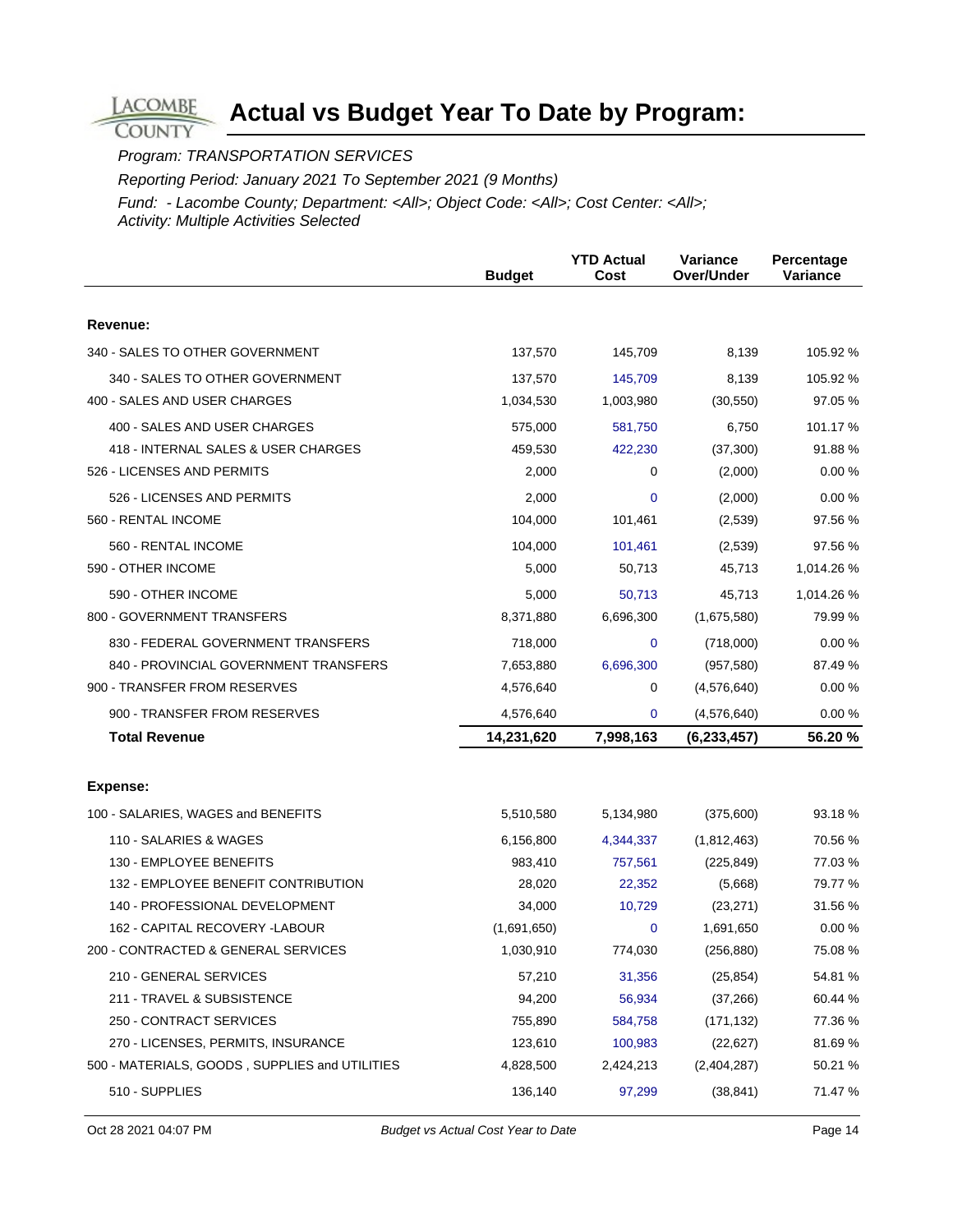Program: TRANSPORTATION SERVICES

**LACOMBE COUNTY** 

Reporting Period: January 2021 To September 2021 (9 Months)

|                                     | <b>Budget</b>  | <b>YTD Actual</b><br>Cost | Variance<br>Over/Under | Percentage<br>Variance |
|-------------------------------------|----------------|---------------------------|------------------------|------------------------|
| 512 - CLOTHING                      | 18,000         | 5,145                     | (12, 855)              | 28.58 %                |
| 520 - EQUIPMENT & FURNITURE         | 13,800         | 3,326                     | (10, 474)              | 24.10 %                |
| 521 - FUEL & LUBE                   | 1,482,130      | 963,131                   | (518,999)              | 64.98 %                |
| 522 - TIRES                         | 102,130        | 19,484                    | (82, 646)              | 19.08 %                |
| 523 - PARTS, BATTERIES, STEEL       | 275,000        | 216,167                   | (58, 833)              | 78.61 %                |
| 524 - SMALL TOOLS                   | 46,330         | 21,721                    | (24, 609)              | 46.88%                 |
| 529 - BRIDGE MATERIAL               | 299,000        | 365,493                   | 66,493                 | 122.24 %               |
| 530 - CONSTRUCTION & MTNCE SUPPLIES | 747,000        | 502,334                   | (244, 666)             | 67.25 %                |
| 534 - GRAVEL                        | 1,271,260      | $\Omega$                  | (1,271,260)            | $0.00 \%$              |
| 536 - FENCE MATERIAL                | 16,500         | 2,843                     | (13, 657)              | 17.23 %                |
| 537 - CULVERTS                      | 20,000         | 5,683                     | (14, 317)              | 28.41 %                |
| 538 - BLADES                        | 158,700        | 78,787                    | (79, 913)              | 49.65 %                |
| 539 - SIGNS                         | 52,000         | 36,871                    | (15, 129)              | 70.91 %                |
| 540 - UTILITIES                     | 190,510        | 105,930                   | (84,580)               | 55.60 %                |
| 750 - TRANSFER TO OTHER GOVERNMENT  | 1,200          | 678                       | (522)                  | 56.50 %                |
| 750 - TRANSFER TO OTHER GOVERNMENT  | 1,200          | 678                       | (522)                  | 56.50 %                |
| 760 - FINANCE TRANSACTIONS          | 22,382,120     | 8,307,070                 | (14,075,050)           | 37.11 %                |
| 762 - TRANSFER TO CAPITAL           | 12,894,880     | $\mathbf 0$               | (12,894,880)           | 0.00%                  |
| 764 - TRANSFER TO RESERVES          | 9,487,240      | 8,307,070                 | (1, 180, 170)          | 87.56 %                |
| 993 - CAPITAL RECOVERY - EQUIPMENT  | (2,636,650)    | 0                         | 2,636,650              | 0.00%                  |
| 993 - CAPITAL RECOVERY - EQUIPMENT  | (2,636,650)    | $\mathbf 0$               | 2,636,650              | 0.00%                  |
| <b>Total Expense</b>                | 31,116,660     | 16,640,971                | (14, 475, 689)         | 53.48 %                |
| <b>Net Total</b>                    | (16, 885, 040) | (8,642,808)               | 8,242,232              | 51.19 %                |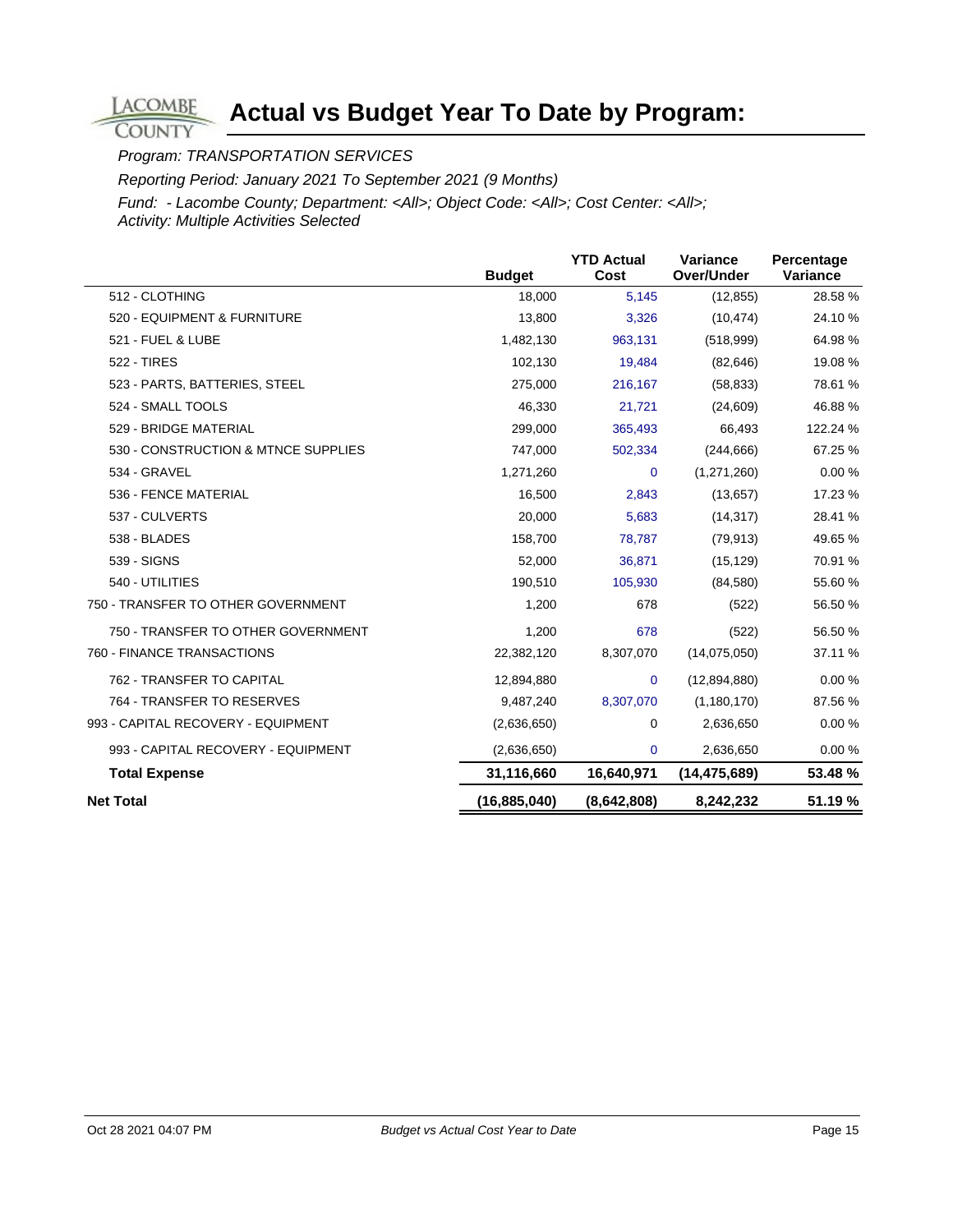### Program: WASTE MANAGEMENT

**LACOMBE COUNTY** 

Reporting Period: January 2021 To September 2021 (9 Months)

|                                                | <b>Budget</b> | <b>YTD Actual</b><br>Cost | Variance<br>Over/Under | Percentage<br><b>Variance</b> |
|------------------------------------------------|---------------|---------------------------|------------------------|-------------------------------|
|                                                |               |                           |                        |                               |
| Revenue:                                       |               |                           |                        |                               |
| 400 - SALES AND USER CHARGES                   | 50,940        | 40,307                    | (10, 633)              | 79.13 %                       |
| 400 - SALES AND USER CHARGES                   | 50,940        | 40,307                    | (10, 633)              | 79.13 %                       |
| <b>Total Revenue</b>                           | 50,940        | 40,307                    | (10, 633)              | 79.13 %                       |
| <b>Expense:</b>                                |               |                           |                        |                               |
| 100 - SALARIES, WAGES and BENEFITS             | 5,630         | 3,841                     | (1,789)                | 68.22 %                       |
| 110 - SALARIES & WAGES                         | 4,520         | 3.168                     | (1,352)                | 70.09%                        |
| 130 - EMPLOYEE BENEFITS                        | 1,110         | 673                       | (437)                  | 60.63%                        |
| 200 - CONTRACTED & GENERAL SERVICES            | 67,110        | 50,413                    | (16, 697)              | 75.12 %                       |
| 250 - CONTRACT SERVICES                        | 67,110        | 50,413                    | (16, 697)              | 75.12 %                       |
| 750 - TRANSFER TO OTHER GOVERNMENT             | 736,340       | 368,489                   | (367, 851)             | 50.04 %                       |
| 750 - TRANSFER TO OTHER GOVERNMENT             | 736,340       | 368,489                   | (367, 851)             | 50.04 %                       |
| 770 - TRANSFERS TO INDIVIDUALS & ORGANIZATIONS | 2,000         | 1,261                     | (739)                  | 63.07 %                       |
| 770 - PAYMENT TO ORGANIZATIONS                 | 2,000         | 1,261                     | (739)                  | 63.07 %                       |
| <b>Total Expense</b>                           | 811,080       | 424,005                   | (387,075)              | 52.28 %                       |
| <b>Net Total</b>                               | (760, 140)    | (383, 698)                | 376,442                | 50.48%                        |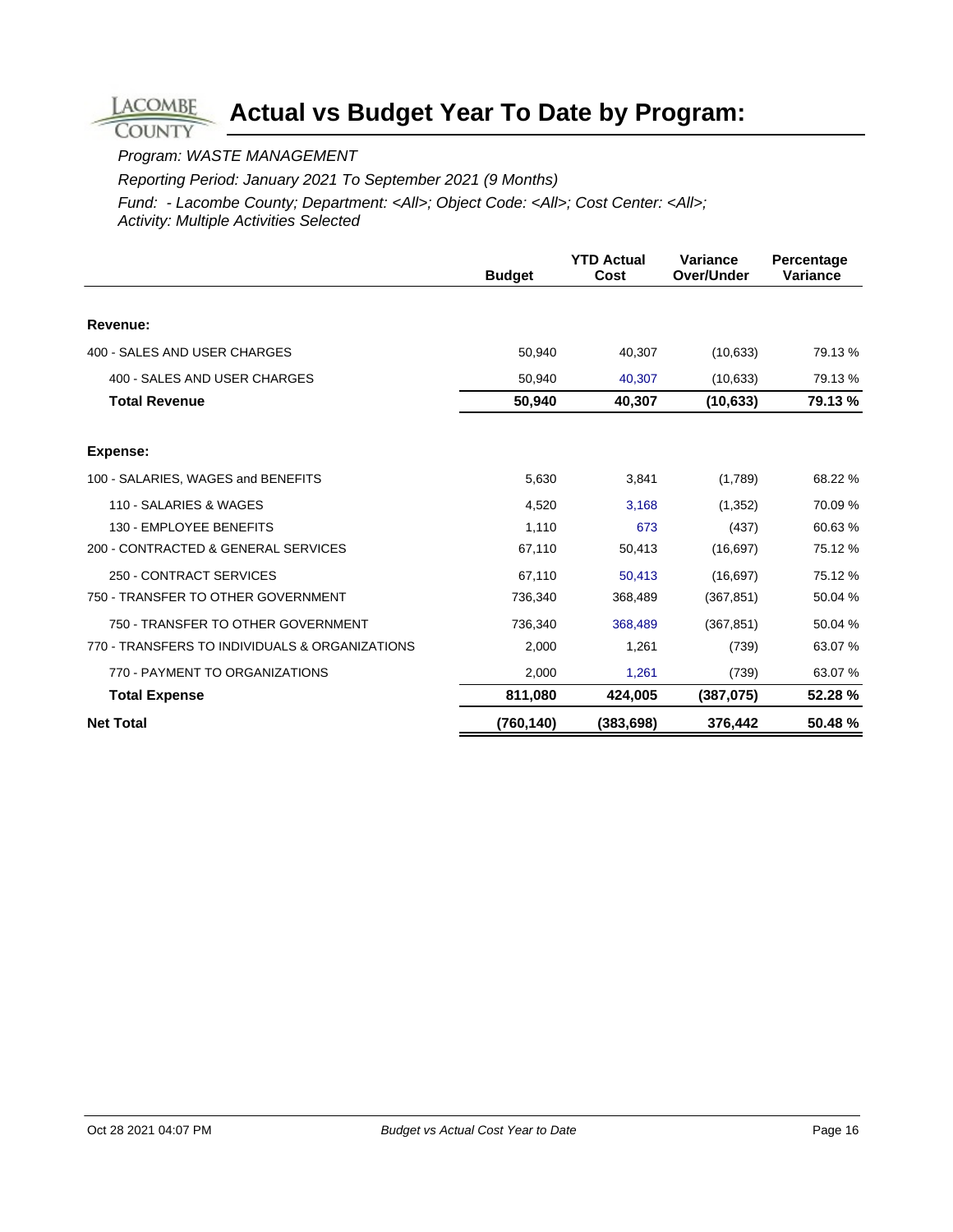**COUNTY** 

**LACOMBE** 

Program: WASTEWATER TREATMENT & DISPOSAL

Reporting Period: January 2021 To September 2021 (9 Months)

|                                                | <b>Budget</b> | <b>YTD Actual</b><br>Cost | Variance<br>Over/Under | Percentage<br>Variance |
|------------------------------------------------|---------------|---------------------------|------------------------|------------------------|
|                                                |               |                           |                        |                        |
| Revenue:                                       |               |                           |                        |                        |
| 340 - SALES TO OTHER GOVERNMENT                | 314,570       | 165,996                   | (148, 574)             | 52.77 %                |
| 340 - SALES TO OTHER GOVERNMENT                | 314,570       | 165,996                   | (148, 574)             | 52.77 %                |
| 400 - SALES AND USER CHARGES                   | 549,710       | 246,926                   | (302, 784)             | 44.92 %                |
| 400 - SALES AND USER CHARGES                   | 549,710       | 246,926                   | (302, 784)             | 44.92 %                |
| 900 - TRANSFER FROM RESERVES                   | 45,140        | 0                         | (45, 140)              | 0.00%                  |
| 900 - TRANSFER FROM RESERVES                   | 45,140        | 0                         | (45, 140)              | 0.00%                  |
| <b>Total Revenue</b>                           | 909,420       | 412,921                   | (496,499)              | 45.40 %                |
| Expense:                                       |               |                           |                        |                        |
| 100 - SALARIES, WAGES and BENEFITS             | 245,660       | 177,758                   | (67, 902)              | 72.36 %                |
| 110 - SALARIES & WAGES                         | 208,420       | 149,775                   | (58, 645)              | 71.86 %                |
| 130 - EMPLOYEE BENEFITS                        | 37,240        | 27,983                    | (9,257)                | 75.14 %                |
| 200 - CONTRACTED & GENERAL SERVICES            | 118,060       | 74,694                    | (43,366)               | 63.27 %                |
| 210 - GENERAL SERVICES                         | 18,700        | 2,441                     | (16, 259)              | 13.05 %                |
| 211 - TRAVEL & SUBSISTENCE                     | 2,750         | 576                       | (2, 174)               | 20.94 %                |
| 250 - CONTRACT SERVICES                        | 93,360        | 67,833                    | (25, 527)              | 72.66 %                |
| 270 - LICENSES, PERMITS, INSURANCE             | 3,250         | 3,844                     | 594                    | 118.29 %               |
| 341 - PURCHASES FROM OTHER GOVERNMENT          | 40,950        | 22,161                    | (18, 789)              | 54.12 %                |
| 341 - PURCHASES FROM OTHER GOVERNMENT          | 40,950        | 22,161                    | (18, 789)              | 54.12 %                |
| 500 - MATERIALS, GOODS, SUPPLIES and UTILITIES | 44,020        | 37,201                    | (6, 819)               | 84.51 %                |
| 510 - SUPPLIES                                 | 8,500         | 5,834                     | (2,666)                | 68.64 %                |
| 520 - EQUIPMENT & FURNITURE                    | 21,780        | 17,914                    | (3,866)                | 82.25 %                |
| 540 - UTILITIES                                | 13,740        | 13,453                    | (287)                  | 97.91 %                |
| 750 - TRANSFER TO OTHER GOVERNMENT             | 105,740       | 122,436                   | 16,696                 | 115.79 %               |
| 750 - TRANSFER TO OTHER GOVERNMENT             | 105,740       | 122,436                   | 16,696                 | 115.79 %               |
| 760 - FINANCE TRANSACTIONS                     | 316,910       | 0                         | (316, 910)             | 0.00%                  |
| 764 - TRANSFER TO RESERVES                     | 316,910       | 0                         | (316, 910)             | 0.00%                  |
| <b>Total Expense</b>                           | 871,340       | 434,251                   | (437,089)              | 49.84 %                |
| <b>Net Total</b>                               | 38,080        | (21, 330)                 | (59, 410)              | $-56.01%$              |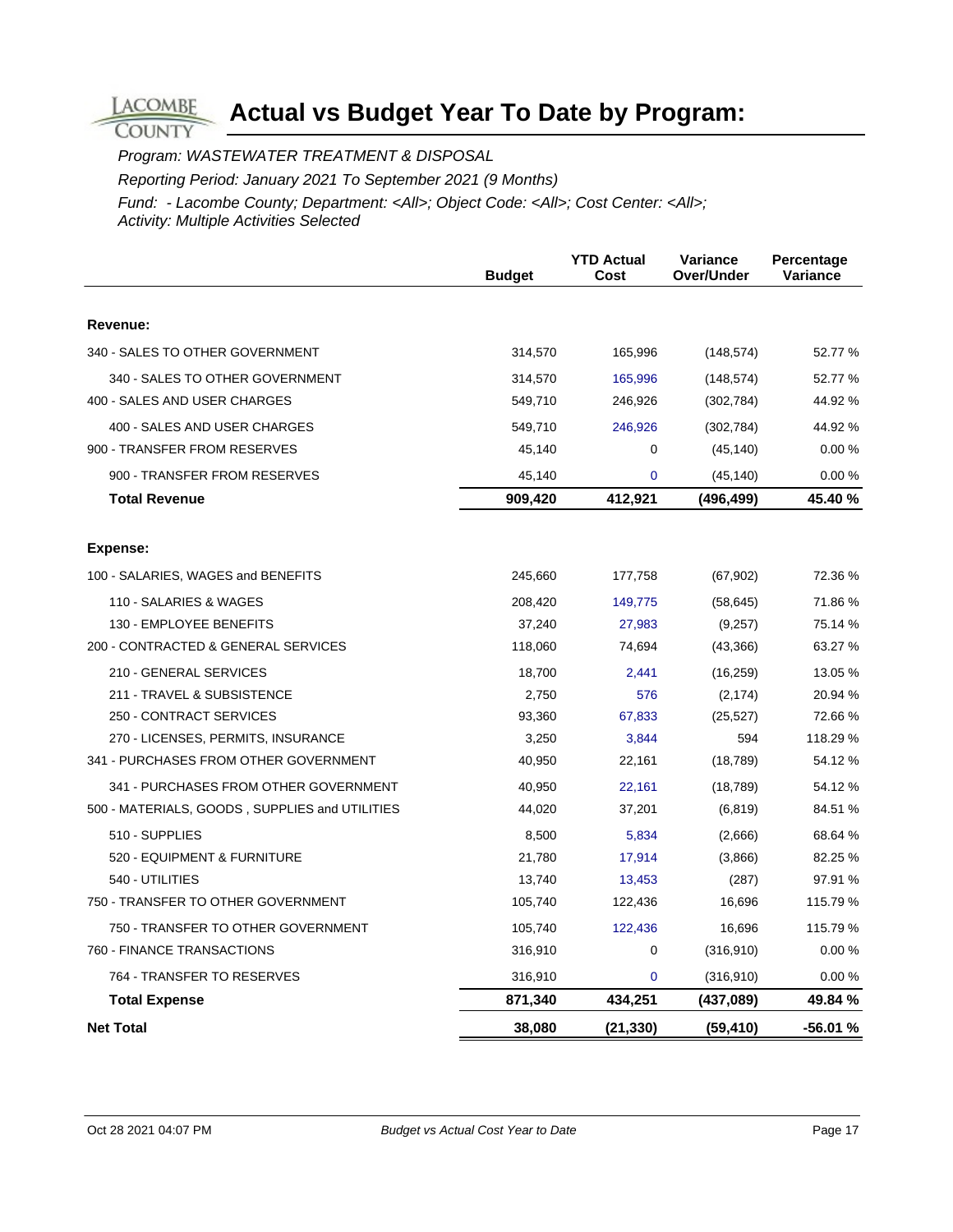Program: WATER SUPPLY & DISTRIBUTION

**LACOMBE COUNTY** 

Reporting Period: January 2021 To September 2021 (9 Months)

|                                                | <b>Budget</b> | <b>YTD Actual</b><br>Cost | Variance<br>Over/Under | Percentage<br>Variance |
|------------------------------------------------|---------------|---------------------------|------------------------|------------------------|
|                                                |               |                           |                        |                        |
| Revenue:                                       |               |                           |                        |                        |
| 340 - SALES TO OTHER GOVERNMENT                | 213,230       | 98,436                    | (114, 794)             | 46.16 %                |
| 340 - SALES TO OTHER GOVERNMENT                | 213,230       | 98,436                    | (114, 794)             | 46.16%                 |
| 400 - SALES AND USER CHARGES                   | 539,270       | 420,493                   | (118, 777)             | 77.97 %                |
| 400 - SALES AND USER CHARGES                   | 539,270       | 420,493                   | (118, 777)             | 77.97 %                |
| 990 - DEVELOPER AGREEMENTS AND LEVIES          | 0             | 0                         | $\mathbf 0$            | 0.00%                  |
| 990 - DEVELOPER AGREEMENTS & LEVIES            | 0             | $\overline{0}$            | $\mathbf 0$            | 0.00%                  |
| <b>Total Revenue</b>                           | 752,500       | 518,929                   | (233, 571)             | 68.96 %                |
| Expense:                                       |               |                           |                        |                        |
| 100 - SALARIES, WAGES and BENEFITS             | 399,200       | 327,229                   | (71, 971)              | 81.97 %                |
| 110 - SALARIES & WAGES                         | 324,470       | 274,951                   | (49, 519)              | 84.74 %                |
| 130 - EMPLOYEE BENEFITS                        | 62,960        | 47,555                    | (15, 405)              | 75.53 %                |
| 132 - EMPLOYEE BENEFIT CONTRIBUTION            | $\Omega$      | (13)                      | (13)                   | 0.00%                  |
| 140 - PROFESSIONAL DEVELOPMENT                 | 11,770        | 4,736                     | (7,034)                | 40.23 %                |
| 200 - CONTRACTED & GENERAL SERVICES            | 41,730        | 57,805                    | 16,075                 | 138.52 %               |
| 210 - GENERAL SERVICES                         | (2,620)       | 8,473                     | 11,093                 | $-323.40%$             |
| 211 - TRAVEL & SUBSISTENCE                     | 9,190         | 1,623                     | (7, 567)               | 17.66 %                |
| 250 - CONTRACT SERVICES                        | 28,530        | 42,410                    | 13,880                 | 148.65 %               |
| 270 - LICENSES, PERMITS, INSURANCE             | 6,630         | 5,299                     | (1, 331)               | 79.93 %                |
| 341 - PURCHASES FROM OTHER GOVERNMENT          | 218,050       | 145,058                   | (72, 992)              | 66.53 %                |
| 341 - PURCHASES FROM OTHER GOVERNMENT          | 218,050       | 145,058                   | (72, 992)              | 66.53 %                |
| 500 - MATERIALS, GOODS, SUPPLIES and UTILITIES | 63,260        | 41,008                    | (22, 252)              | 64.83%                 |
| 510 - SUPPLIES                                 | 14,360        | 6,339                     | (8,021)                | 44.14 %                |
| 520 - EQUIPMENT & FURNITURE                    | 13,340        | 6,093                     | (7, 247)               | 45.68%                 |
| 521 - FUEL & LUBE                              | 20,160        | 17,084                    | (3,076)                | 84.74 %                |
| <b>522 - TIRES</b>                             | 2,000         | 1,417                     | (583)                  | 70.83%                 |
| 523 - PARTS, BATTERIES, STEEL                  | 2,500         | 1,884                     | (616)                  | 75.34 %                |
| 540 - UTILITIES                                | 10,900        | 8,192                     | (2,708)                | 75.16 %                |
| 750 - TRANSFER TO OTHER GOVERNMENT             | 135,790       | 29,445                    | (106, 345)             | 21.68%                 |
| 750 - TRANSFER TO OTHER GOVERNMENT             | 135,790       | 29,445                    | (106, 345)             | 21.68%                 |